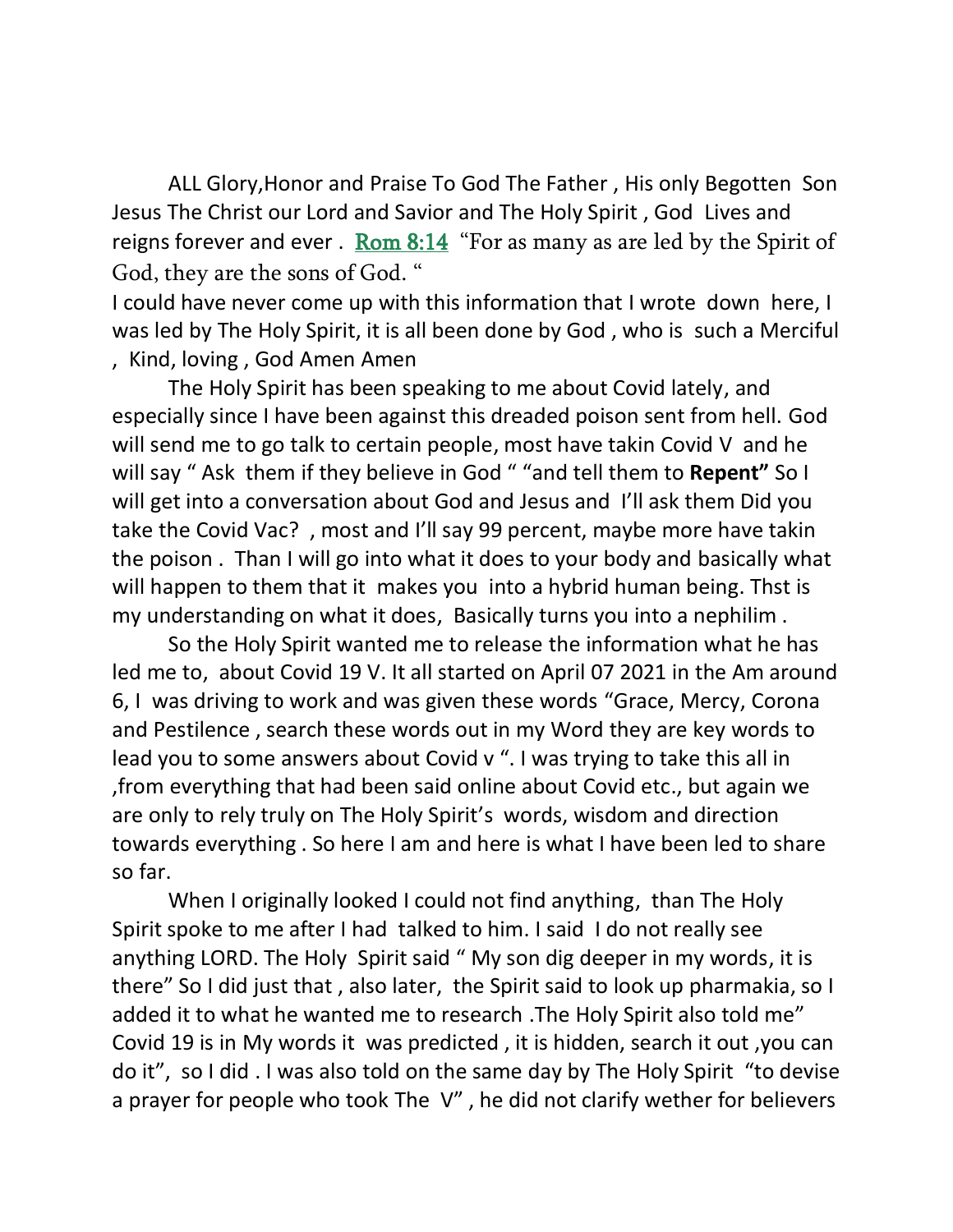who took it or non believers but what was also said to me by The Holy Spirit " this prayer is meant for at a person's Judgement, To be put on The Mercy Seat."

So let us begin let's look at Corona first , which also led me to the word Crown . The original name of COVID-19 was Coronavirus which was changed later. The word in many dictionaries Corona means crown, as to what I have found , but also Coron can mean the same thing in some places I found. So if you just take Corona take the root of it" Coron" and than the letter " a" than add virus you have, crown a virus, when you crown a ruler they are king . So if you really think about it , it's satan's King Virus . Now let's look at scripture if you punch in E-Sword King James Version and put the words crown, crowns in the search box you get 75 verses and 75 matches , after I searched and looked at all these scriptures I came up with these ones.let's look at Genesis 49:1 where Jacob is talking to his sons the 12 tribes of Israel . [Gen 49:1](verseid:1.49.1)" And Jacob called unto his sons, and said, Gather yourselves together, that I may tell you *that* which shall befall you in the last days". Is he just talking to his Sons there or to the 12 tribes of Israel ,ask yourself that question. He is talking to the 12 tribes of Israel in the last days what will happen. Key phrase is "in the last days " he does not say your last days , He says "the last days" , so because of the word "the", he is talking about what will happen to the 12 tribes at the very end. So I continued on and read the whole chapter and than came to this verse [Gen 49:26](verseid:1.49.26) "The blessings of thy father have prevailed above the blessings of my progenitors unto the utmost bound of the everlasting hills: they shall be on the head of Joseph, and on the crown of the head of him that was separate from his brethren". Now why would he say" and on the crown of the head of him that was separate from his brethren" ,if he was talking about Joseph he would of used the word "his" not him. So he is talking about people , In a singular form. Why would he say keep your head separate , to keep away from everyone else or what they are doing. Even Jesus in Revelation talks about loosing your crown, Rev [3:11](verseid:66.3.11)" Behold, I come quickly: hold that fast which thou hast, that no man take thy crown."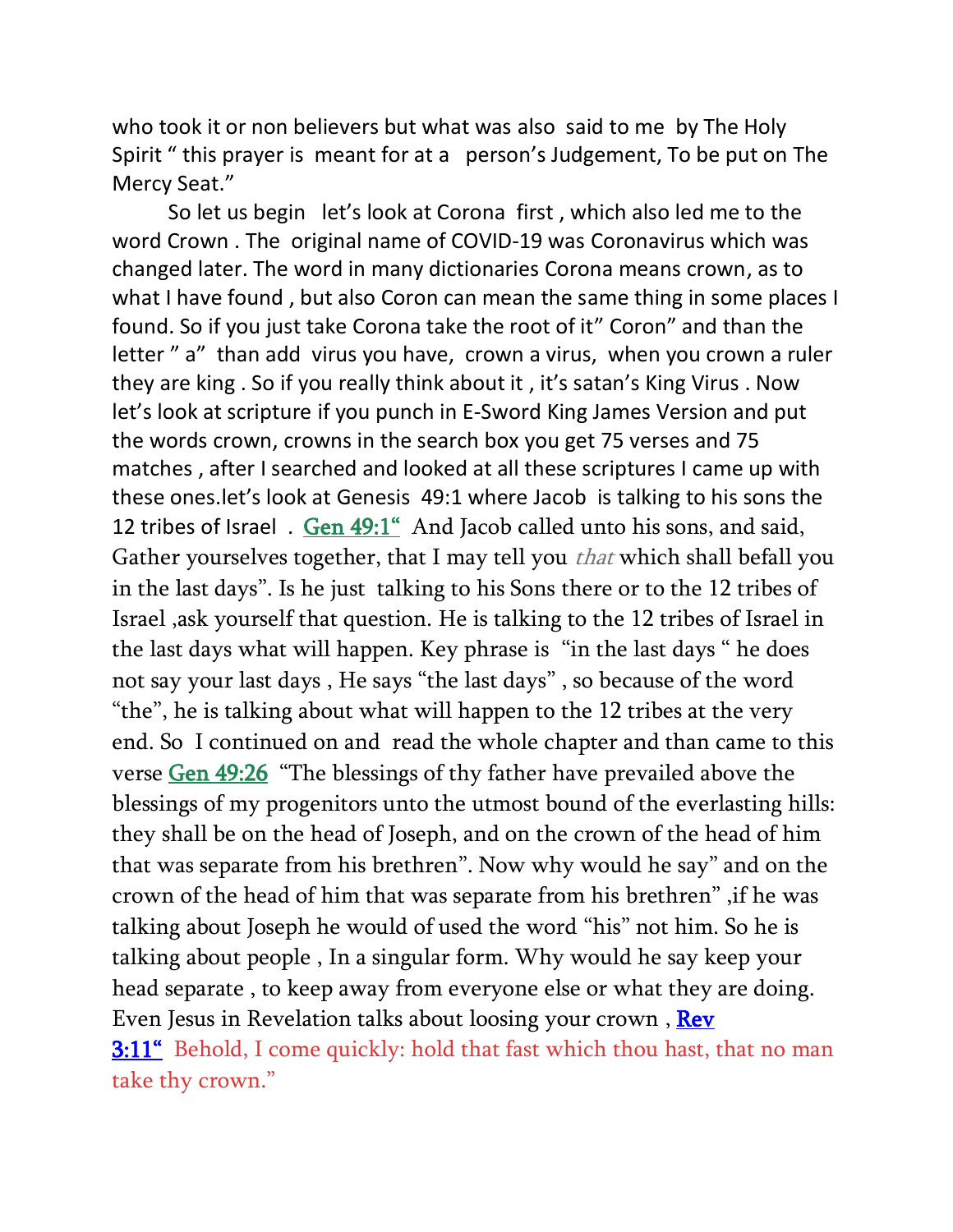He talks about not loosing your crown and keep what you have, why would he talk about a crown which he has not even given to you yet? And keeping what you have, meaning , yourself ,what God has given you. Your crown is the top part of your head, so why would Jesus say do not loose it, well one of the Crowns an actual Crown that Jesus gives you is what, the Crown Of Life which is in this scripture **Rev 2:10** "Fear none of those things which thou shalt suffer: behold, the devil shall cast some of you into prison, that ye may be tried; and ye shall have tribulation ten days: be thou faithful unto death, and I will give thee a crown of life. " If you loose your head ,meaning " you" because the human head and what inside makes you unique. Every other body part can be used for someone else with a close enough match you can take a heart, a leg, arm , etc and put it on another person if they truly needed it but not your head. It is what truly makes you , you, Jesus cannot give you The Crown Of Life if you lose your head, lose what makes you by God. Jesus did not come to die for half human breed DNA changed Human beings, by a potion from the pits of hell ,and that last part is my feelings.God created man in his image , once you change that at a molecular level than you are not made in the image of God.

Now while looking and searching ,The Holy Spirit brought my mind back to a video that I had watched last year. The video was on God's Handmaiden YouTube channel, [Throne Of God, Vaccine, Sophia](https://m.youtube.com/watch?v=I864RUUBW2I) So I watched it and it made a lot of sense than I was led to this video by Enter the stars on youtube [Your BRAIN is the THRONE of GOD! | Part 1 of 2](https://m.youtube.com/watch?v=GSt5rVu4DMY&t=0s)

So I watched it and asked The Lord about , these videos if it is true and he said " My son does it match my word go look at it " [1Ki 10:18](verseid:11.10.18) Moreover the king made a great throne of ivory, and overlaid it with the best gold.

[1Ki 10:19](verseid:11.10.19) The throne had six steps, and the top of the throne was round behind: and *there were* stays on either side on the place of the seat, and two lions stood beside the stays.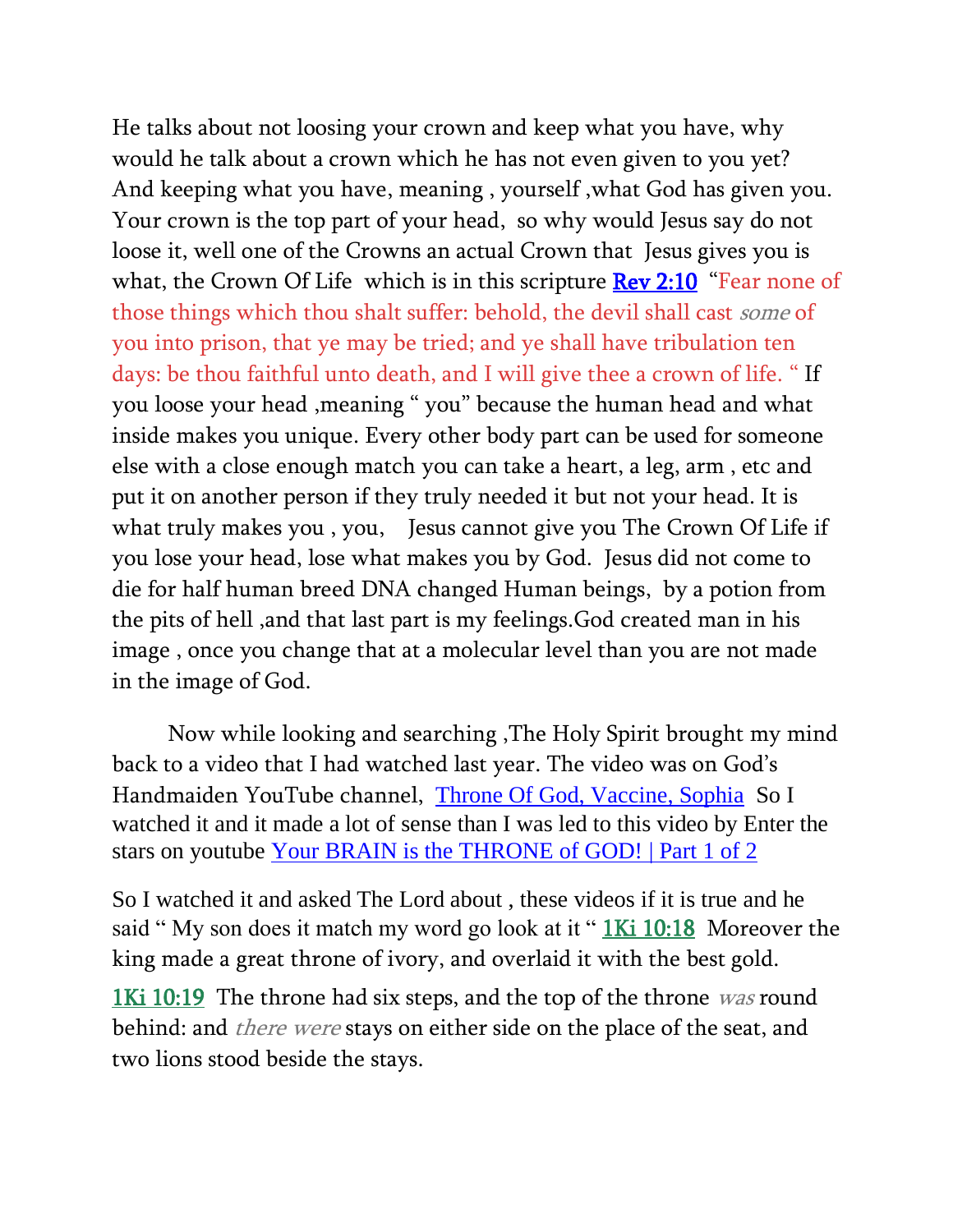[1Ki 10:20](verseid:11.10.20) And twelve lions stood there on the one side and on the other upon the six steps: there was not the like made in any kingdom. Now go watch part 2 of video [https://youtu.be/nm\\_bechsn\\_c](https://youtu.be/nm_bechsn_c)

Here is scripture associated with what is in the video

[Isa 6:1](verseid:23.6.1) In the year that king Uzziah died I saw also the Lord sitting upon a throne, high and lifted up, and his train filled the temple.

[Isa 6:2](verseid:23.6.2) Above it stood the seraphims: each one had six wings; with twain he covered his face, and with twain he covered his feet, and with twain he did fly.

[Isa 6:3](verseid:23.6.3) And one cried unto another, and said, Holy, holy, holy, is the LORD of hosts: the whole earth is full of his glory.

Look at the last part of ISA 6:3 the whole earth is full of his glory and ask yourself to answer that phrase as a question.God's creation man fills the earth, it is filled with his glory. So ask yourself now about taking the Covid tests or the V,God would be most upset at you , Don't you think. Now you have some insights as to why you should not take the tests or The V , Depend on God The Father, Jesus Christ Our Lord and Savior and The Holy Spirit for your path , trust in Him Only.

Now let's look at two more of the words given , Mercy and Grace, In e-Sword , there are 336 verses found and 360 matches in KJV for mercy, mercies and merciful and Grace has 159 verses with 170 matches . If you look Mercy and Grace kind of go hand and hand, at least in the beginning of going thru scripture I thought that. Than after I finished rereading what I was led to and had written he spoke to me , The Holy Spirit said " my son I really need my people to understand just how merciful I am to truly understand Mercy "

So here is what I originally was led to share .Here are some Bible verses on both of them , now Let's look at a few people in the Bible , Noah found grace in the eyes of the LORD, [Gen 6:8](verseid:1.6.8)" But Noah found grace in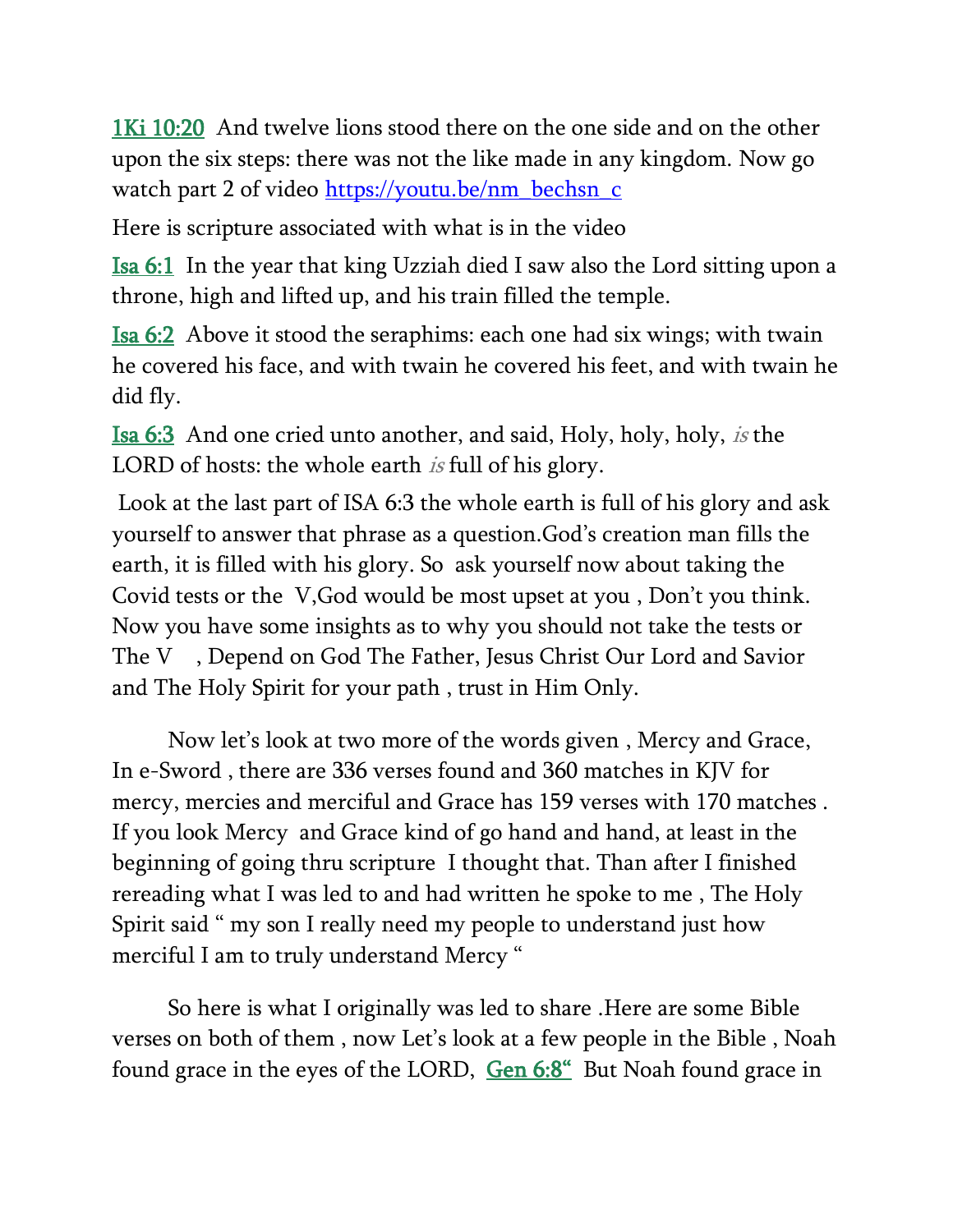the eyes of the LORD. " , From what I can tell he was faithful obedient and righteous from reading scripture

[Gen 6:22](verseid:1.6.22) "Thus did Noah; according to all that God commanded him, so did he. "

[Gen 7:1](verseid:1.7.1)" And the LORD said unto Noah, Come thou and all thy house into the ark; for thee have I seen righteous before me in this generation " [Gen 6:18](verseid:1.6.18) "But with thee will I establish my covenant; and thou shalt come into the ark, thou, and thy sons, and thy wife, and thy sons' wives with thee "

Hmmm kind of makes you think of the qualities to find grace in God's eyes.

How about Moses, a man who killed an Egyptian ,we know he originally did not want to go back to Egypt, but he obeyed when he was told by God to go. He was Humble thinking that he was nothing Soecial , Moses was Bold , he interceded for Israel here is more scripture .

[Exo 33:12](verseid:2.33.12)" And Moses said unto the LORD, See, thou sayest unto me, Bring up this people: and thou hast not let me know whom thou wilt send with me. Yet thou hast said, I know thee by name, and thou hast also found grace in my sight."

[Exo 33:13](verseid:2.33.13) "Now therefore, I pray thee, if I have found grace in thy sight, shew me now thy way, that I may know thee, that I may find grace in thy sight: and consider that this nation *is* thy people."

What did the apostle Paul say that you must do **Heb 4:16**" Let us therefore come boldly unto the throne of grace, that we may obtain mercy, and find grace to help in time of need. "

God wants us to be Bold and Humble , how about God's chosen King after his own heart, King David what did he say **Psa 84:11**" For the LORD God is a sun and shield: the LORD will give grace and glory: no good *thing* will he withhold from them that walk uprightly. "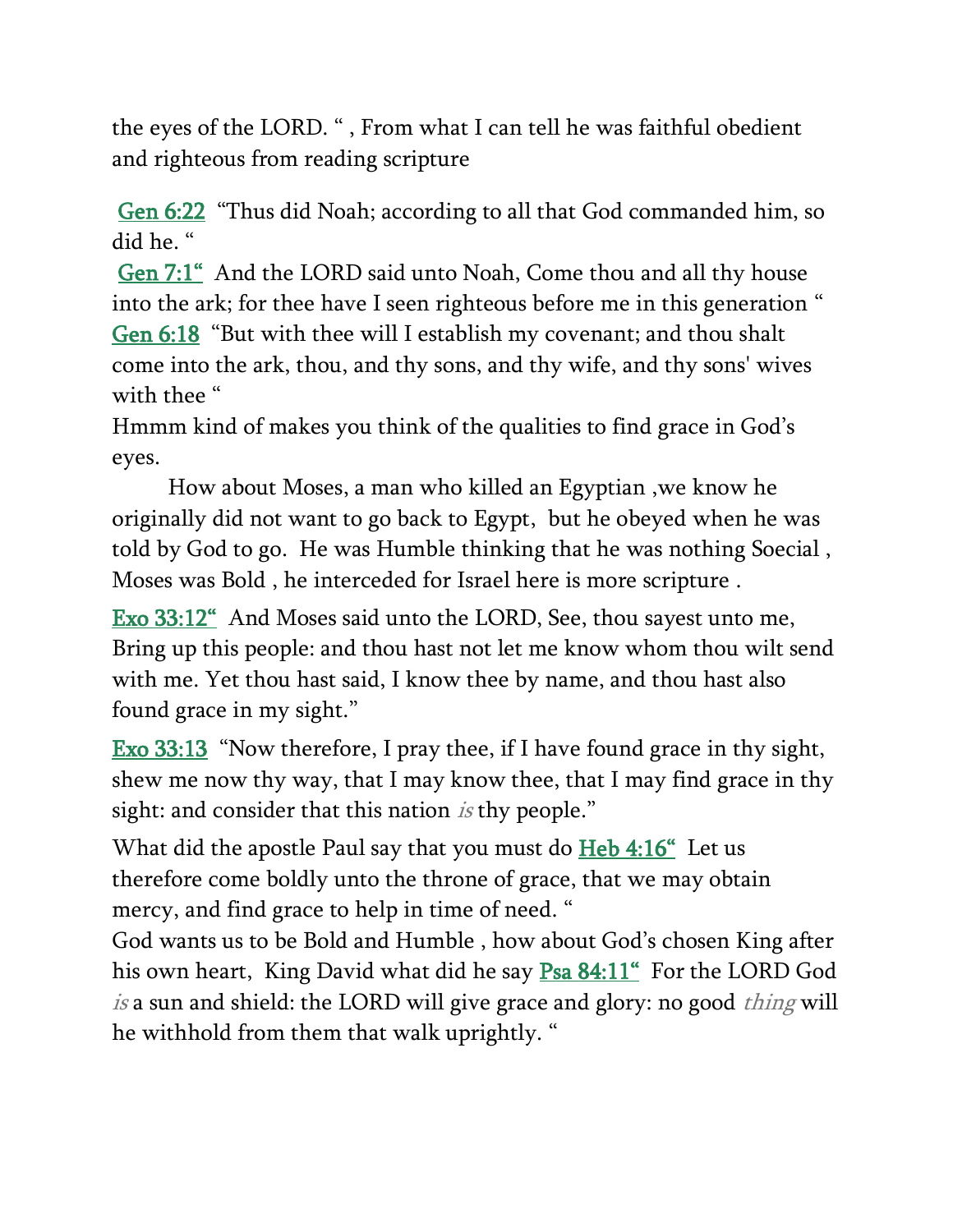What does God want you to do walk uprightly, and last, what did the wisest man ever say, King Solomon [Pro 22:11](verseid:20.22.11)" He that loveth pureness of heart, *for* the grace of his lips the king *shall be* his friend. "

So what does God want when praying to gain grace For yourself and others Belief , Faithfulness, obedience , Boldness ,for us to walk upright and to be Humble, these things I have been led by The Holy Spirit to gain Grace.

So let's look at Lot in the Bible and see what he said [Gen 19:19](verseid:1.19.19)" Behold now, thy servant hath found grace in thy sight, and thou hast magnified thy mercy, which thou hast shewed unto me in saving my life; and I cannot escape to the mountain, lest some evil take me, and I die " Hmm grace magnifies Mercy, meaning grace makes mercy bigger or more

of it. How about what is written in the book of Romans by Paul . [Rom](verseid:45.11.30)  [11:30](verseid:45.11.30)" For as ye in times past have not believed God, yet have now obtained mercy through their unbelief:"

[Rom 11:31](verseid:45.11.31) "Even so have these also now not believed, that through your mercy they also may obtain mercy."

[Rom 11:32](verseid:45.11.32) "For God hath concluded them all in unbelief, that he might have mercy upon all."

[Rom 11:33](verseid:45.11.33) "O the depth of the riches both of the wisdom and knowledge of God! how unsearchable *are* his judgments, and his ways past finding out!" [Rom 11:34](verseid:45.11.34) "For who hath known the mind of the Lord? or who hath been his

counsellor"

So again we who believe can obtain mercy for the people who do not believe and have it magnified thru God's Grace from a great wonderful glorious God. Again let's look at Moses what did The LORD say [Exo 33:19](verseid:2.33.19)" And he said, I will make all my goodness pass before thee, and I will proclaim the name of the LORD before thee; and will be gracious to whom I will be gracious, and will shew mercy on whom I will shew mercy. "

God will show mercy on whomever he desires. What did Solomon say about what The LORD did for his father [1Ki 3:6](verseid:11.3.6) "And Solomon said, Thou hast shewed unto thy servant David my father great mercy,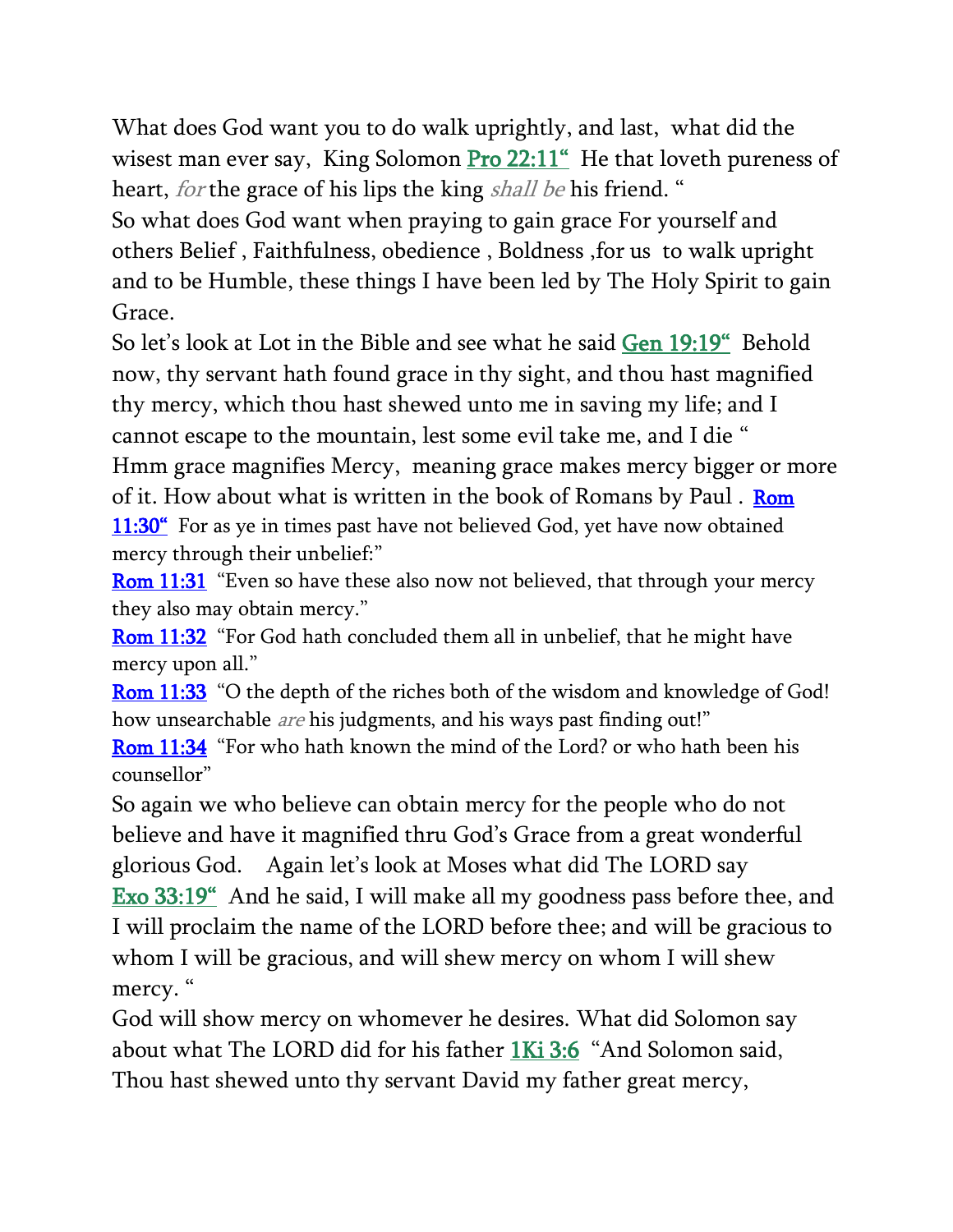according as he walked before thee in truth, and in righteousness, and in uprightness of heart with thee; and thou hast kept for him this great kindness, that thou hast given him a son to sit on his throne, as it is this day". How did King David Walk before God in truth , righteousness and in uprightness of his heart. So we must do the same.

What else did he say **1Ki 8:23** "And he said, LORD God of Israel, *there is* no God like thee, in heaven above, or on earth beneath, who keepest covenant and mercy with thy servants that walk before thee with all their heart. " Walk with all your heart, we must put our hearts into it. How long does God's mercy last **[1Ch 16:34](verseid:13.16.34)** "O give thanks unto the LORD; for he is good; for his mercy endureth for ever."

Forever is forever I do not think it ends do you , what else did David say about the LORD's mercy, [Psa 86:5](verseid:19.86.5) "For thou, Lord, *art* good, and ready to forgive; and plenteous in mercy unto all them that call upon thee. All you need to do is Call upon God he is ready to forgive and show his Mercy. When Jesus walked the earth in the flesh what did God himself say , [Mat 5:7](verseid:40.5.7) Blessed *are* the merciful: for they shall obtain mercy. God is all merciful, endures forever and he is willing to forgive as long as

the person is repentive in his heart.

So as I thought I was done the section on Mercy and Grace The Holy Spirit spoke to me" My son I really need my people to understand just how merciful I am to truly understand mercy ". So as The Holy Spirit has led me into deeper revelations about God, that I have found by digging, you may agree or disagree and that is your right . I have found that Mercy and Truth are the Two main characteristics that make God who he is ,that he wants to be known as The God Of Mercy . So let's dig into scripture and see what we can find. Already above I mentioned prior in 1kings 3:6 King David obtained great mercy from God because he walked in Truth and up-righteousness. How about what Moses said **[Exo 34:6](verseid:2.34.6)** "And the LORD passed by before him, and proclaimed, The LORD, The LORD God, merciful and gracious, longsuffering, and abundant in goodness and truth. " The first thing god proclaimed was what ? "The Lord The Lord God Merciful," God could have used any other word but Merciful was first. Let's go deeper . How about Moses again as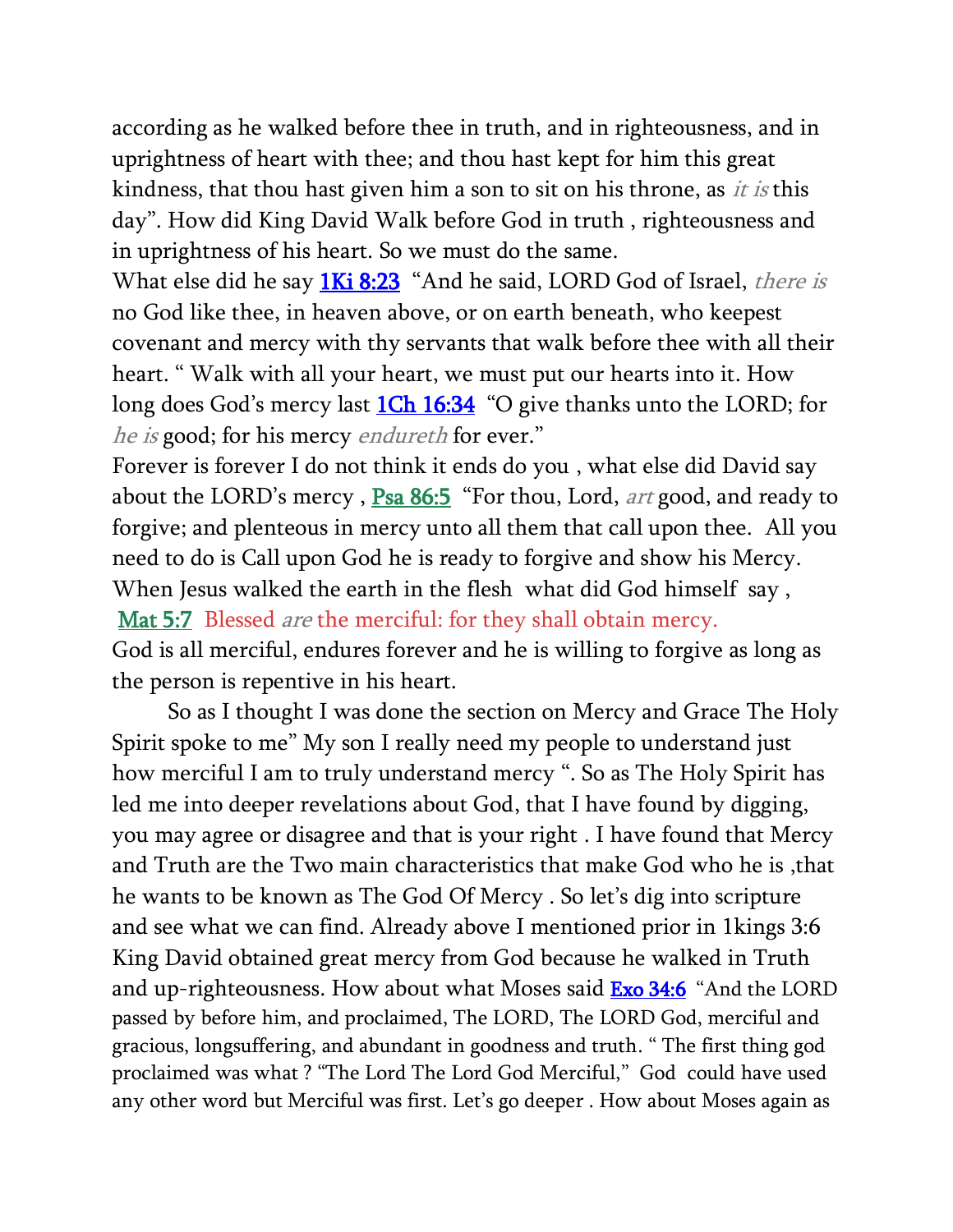God talks to him . Exodus 25:21 to 22, **[Exo 25:21](verseid:2.25.21)**<sup>"</sup> And thou shalt put the mercy seat above upon the ark; and in the ark thou shalt put the testimony that I shall give thee."

**[Exo 25:22](verseid:2.25.22)**<sup>"</sup> And there I will meet with thee, and I will commune with thee from above the mercy seat, from between the two cherubims which *are* upon the ark of the testimony, of all *things* which I will give thee in commandment unto the children of Israel."

The Mercy seat was put upon or on top the ark , which contained Gods laws , now ask yourself why would he put mercy above Truth in a sense or on top of , just maybe he is telling us HE IS MERCY it is what defines him. Now I'm not saying that I know beyond a shadow of a doubt that these are the two Main character traits God just wants to be known as . God is God , all powerful, all knowing being . What I am saying is or stating is from reading and looking at scripture and what I Have been led to, in my opinion that These are the two main traits .Turn to duetromy 4:31 what did god say **[Deu 4:31](verseid:5.4.31)** "(For the LORD thy God is a merciful God); he will not forsake thee, neither destroy thee, nor forget the covenant of thy fathers which he sware unto them." Ask yourself why are brackets there before The word "for " and after "God" , Maybe God is telling us That he is mercy, meaning he is made up of mercy.

How about what King David said **2Sa 24:14** "And David said unto Gad, I am in a great strait: let us fall now into the hand of the LORD; for his mercies *are* great: and let me not fall into the hand of man". God's Mercies are great beyond our comprehension . Let's look at Psalms,  $P$ sa 31:16 "Make thy face to shine upon thy servant: save me for thy mercies' sake," Ask yourself why he says because of His mercies sake, maybe because he is mercy. How about this one  $\frac{P_{sa}}{136:23}$  "Who remembered us in our low estate: for his mercy *endureth* for ever:", what is their Low estate ,? estate meaning a place or their emotions.m, mental and physical state of being. Let's turn to The book of Jude and see what maybe estate means . Jud [1:6](verseid:65.1.6) "And the angels which kept not their first estate, but left their own habitation, he hath reserved in everlasting chains under darkness unto the judgment of the great day."So by looking at this scripture estate means a place and I do not know or want to guess where a low estate would be.Lets turn to the book of Isiah, and see what verse 57:1 says. <u>[Isa 57:1](verseid:23.57.1)</u> The righteous perisheth, and no man layeth *it* to heart: and merciful men are taken away, none considering that the righteous is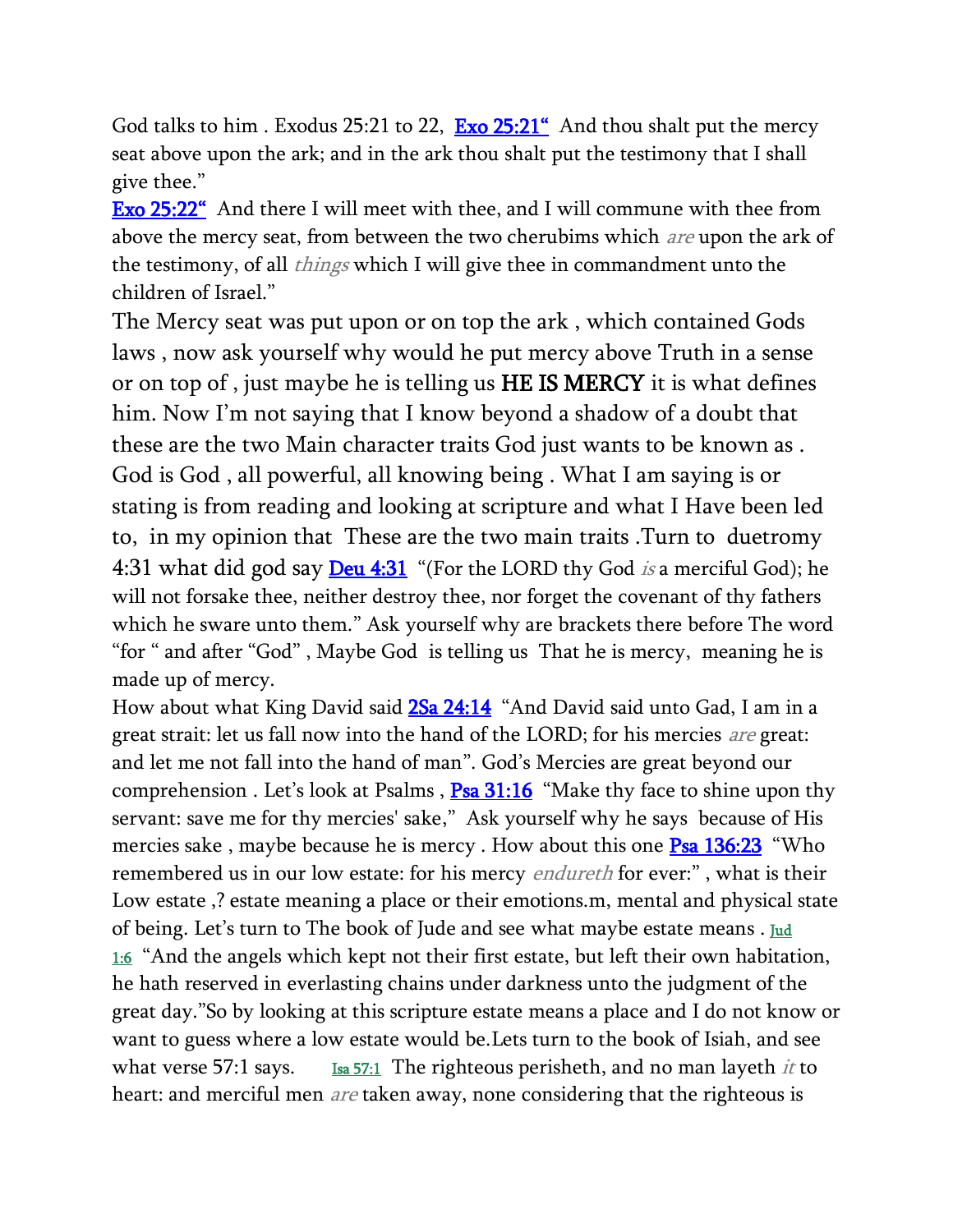taken away from the evil to come. I was led to verse 57:3 by The Spirit but he always does that so I read the whole chapter to understand better. Why would God take the merciful man away and let the Righteous ones perish . Again is God more merciful than we could ever imagine. Also think about that verse it is a prelude to God's judgements , so if you think The Rapture will save you from his judgements just read this verse let it sink in.

Let's look at another scripture psalms, **Psa 89:14** Justice and judgment are the habitation of thy throne: mercy and truth shall go before thy face. What goes before Gods face Mercy and Truth , before his face meaning before anything , above all , maybe that is what he sees first. I would say from being led above all that if you pray for those who took the V that God would have mercy . How about one more verse psalm **Psa 108:4** "For thy mercy is great above the heavens: and thy truth reacheth unto the clouds". How high is his mercy more than truth according to his words. Well his mercy is above the heavens and only God is or can be above the heavens . His truth compared to Marcy goes to the clouds.

Next let's look at Pestilence and pestilences there are 46 verses and 94 matches with many adjectives used in front of them , a, days, great , that , her , with and pestilence used by itself but the most used word before is the word , "THE" . Why ? Well think about it "The" means by itself it's above all . Different versions of numerous dictionary list vast things . What stuck out in some is ,it denotes ownership and some say denotes a title. Now let's look at Psalm 91 , Have you ever wondered why God The Most High wants everyone to pray it. Well I hope what The Holy Spirit has shown me can shed some Light and Hope for you, also the Holy Spirit reminded me it denotes two different pestilences in Psalms 91, let's go look, shall we. in psalm 91 it mentions the words" The Noisome " in front of the word Pestilence and also, the pestilence that walketh in darkness. Let's look at [Psa 91:3](verseid:19.91.3) "Surely he shall deliver thee from the snare of the fowler, and from the noisome pestilence." Now let's look at the word Noisome , Noisome is found in 4 verses of the Bible in E-Sword and one that I was led to was in Revelation 16:2 which says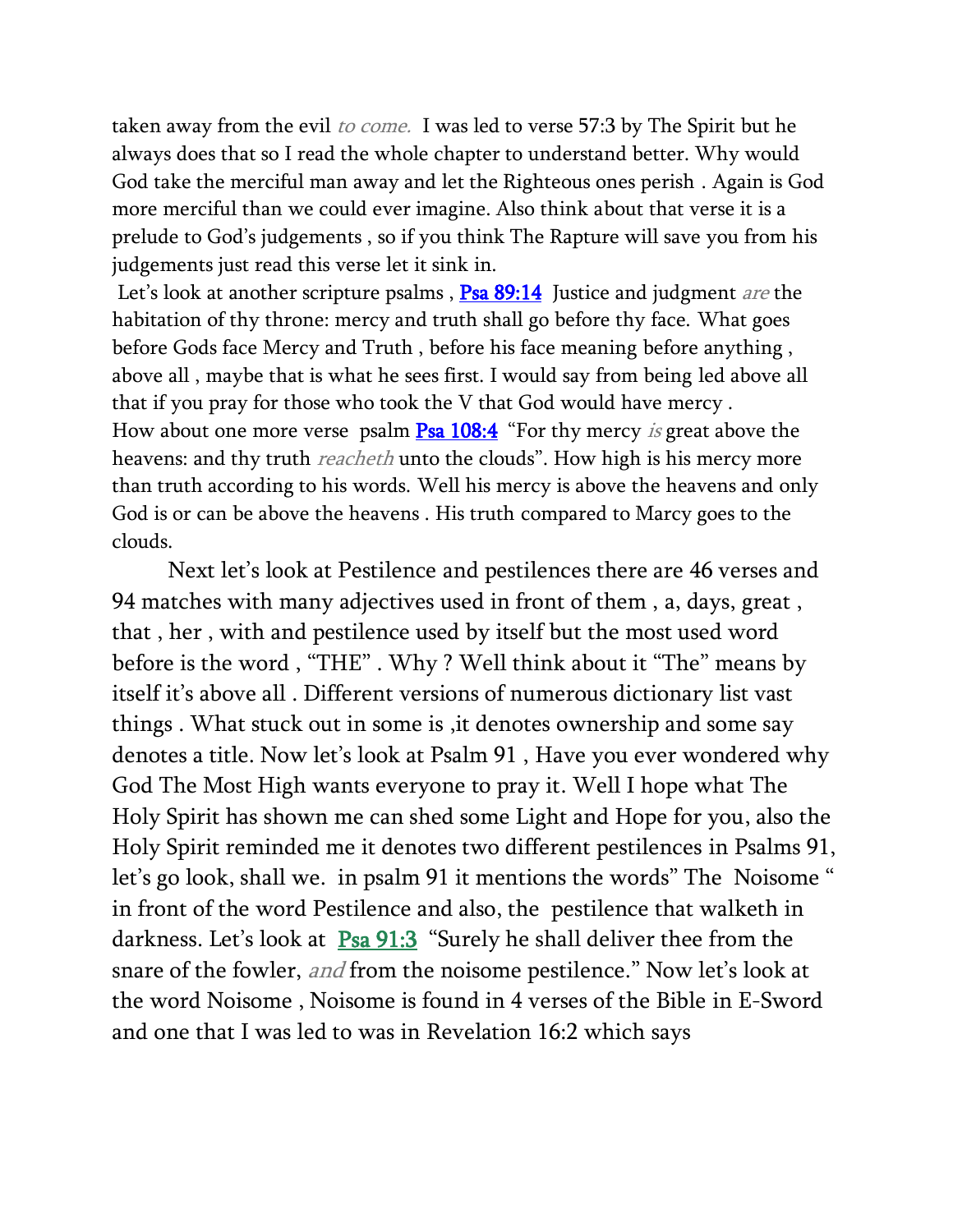[Rev 16:2](verseid:66.16.2)" And the first went, and poured out his vial upon the earth; and there fell a noisome and grievous sore upon the men which had the mark of the beast, and *upon* them which worshipped his image. "

Now you know that Psalms 91 is a protection prayer against the Mark of the Beast. Now let's look at psalm 91:6 which states **Psa 91:6** "Nor for the pestilence that walketh in darkness; nor for the destruction that wasteth at noonday. "The key words or phrase here is walketh in darkness so let's go look that up. There are 5 verses found in the Bible KJV and the verse I was led to was Ecclesiastes 2:14 [Ecc 2:14](verseid:21.2.14) "The wise man's eyes are in his head; but the fool walketh in darkness: and I myself perceived also that one event happeneth to them all. "Now if you lose your crown , your head, than your eyes cannot be in your head than you will walk in darkness , in which those taking the Covid 19 are doing , which has been The Event that has happened to all of us.There are two different Pestilences in Psalms 91 That Our Beloved Father Knew about to warn us , The Mark and Covid.

Now let's look at the word Pharmakia which is not in the Bible in KJV . It is listed under Sorcery and some places witchcraft if you look at some of the information online , this one site

[https://evidenceforchristianity.org/galatians-519-has-the-word](https://evidenceforchristianity.org/galatians-519-has-the-word-pharmakeia-which-means-the-use-and-administration-of-drugs-why-does-the-niv-translate-it-as-witchcraftr/)[pharmakeia-which-means-the-use-and-administration-of-drugs-why](https://evidenceforchristianity.org/galatians-519-has-the-word-pharmakeia-which-means-the-use-and-administration-of-drugs-why-does-the-niv-translate-it-as-witchcraftr/)[does-the-niv-translate-it-as-witchcraftr/](https://evidenceforchristianity.org/galatians-519-has-the-word-pharmakeia-which-means-the-use-and-administration-of-drugs-why-does-the-niv-translate-it-as-witchcraftr/) . It refers to witchcraft as pharmakia and blue letter Bible has it listed as both, so let's dig into scripture. In e-Sword KJV if you put in sorceries and sorcery it list it six times, so here are some scripture verses to read and for you to decide. [Act](verseid:44.8.9)  [8:9](verseid:44.8.9)" But there was a certain man, called Simon, which beforetime in the same city used sorcery, and bewitched the people of Samaria, giving out that himself was some great one"

Simon became a believer and later repented ,let's look at Revelation 9:21 [Rev 9:21](verseid:66.9.21) "Neither repented they of their murders, nor of their sorceries, nor of their fornication, nor of their thefts.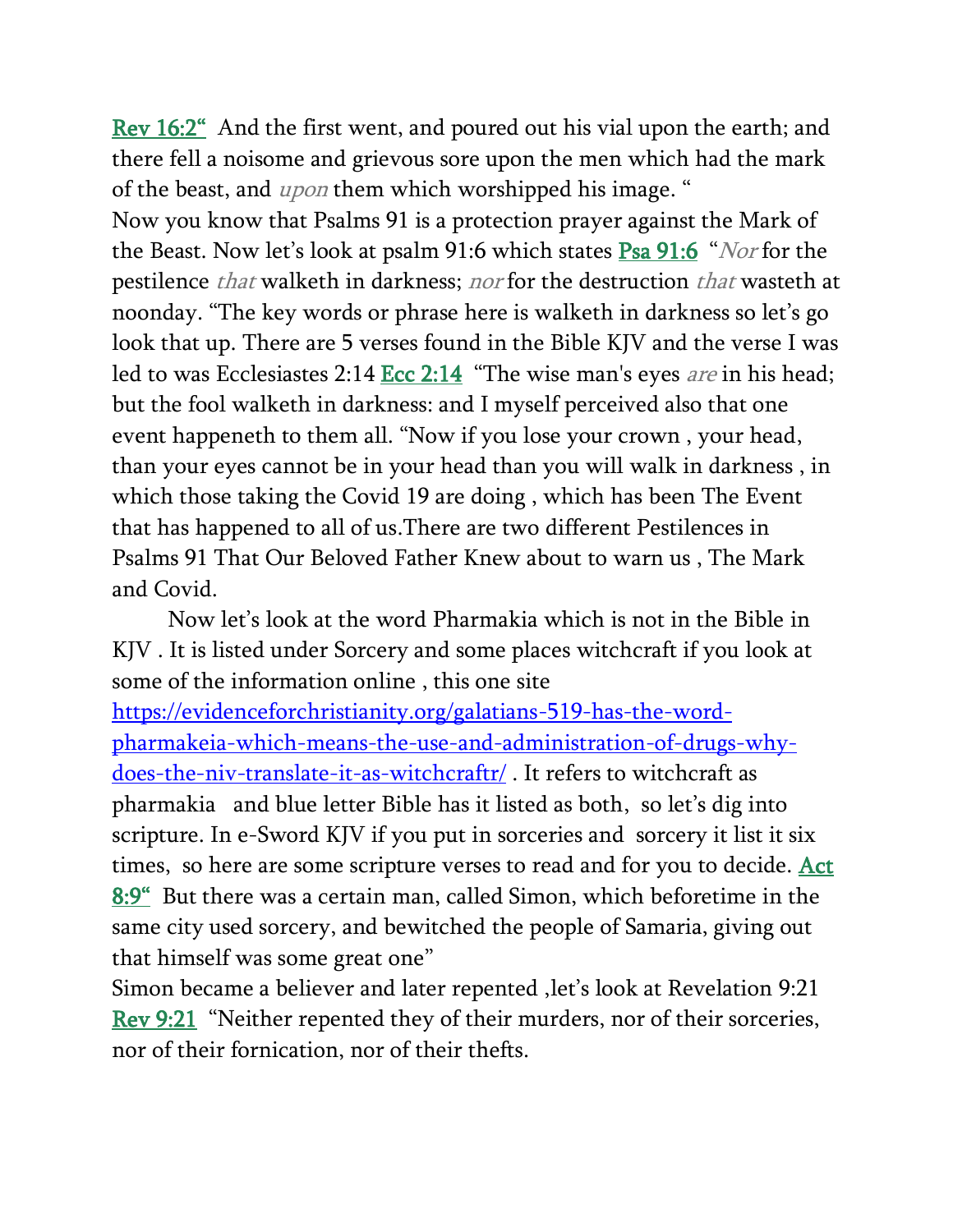Key word there is repented , they did not do it. Now let's look at witchcraft shall we if you again enter in witchcraft , witchcrafts in E-Sword 6 verses 7 matches come up so let's go thru scripture shall we.Let's look at Manasseh Reigns in Judah , you have to read whole chapter 2ch33:1 to 33:25 to understand he did all kinds of evil in the sight of The LORD [2Ch 33:6](verseid:14.33.6) "And he caused his children to pass through the fire in the valley of the son of Hinnom: also he observed times, and used enchantments, and used witchcraft, and dealt with a familiar spirit, and with wizards: he wrought much evil in the sight of the LORD, to provoke him to anger. " What did he do there, witchcraft, so let's read onward in chapter, later on he repented . Seems like the key word to be forgiven is Repent , Repentance, but you let The Holy Spirit guide you and much will be unlocked for you.

The last thing is as I was sifting thru all scripture was that The Holy Spirit kept saying Covid is there just keep digging . As I have pointed out or eluded to already thru some scriptures that it's spread thru w the whole Bible you just need to dig.. so as I keep digging thru scripture the closer I got , The Holy Spirit kept leading me and kept leading me but I still did not get it..So finally he tells me it is in this chapter ,so here goes ,let's turn to Jeremiah the prophet chapter 13 , now the Holy Spirit kept making me come back to this chapter again and again and again and than I found these 2 verses [Jer 13:22](verseid:24.13.22) "And if thou say in thine heart, Wherefore come these things upon me? For the greatness of thine iniquity are thy skirts discovered, and thy heels made bare. "

And this scripture **Jer 13:26** "Therefore will I discover thy skirts upon thy face, that thy shame may appear ." Right now a skirt covers your face , because of Covid the virus but I still did not understand, what he was saying because people ware masks all the time so I told the Spirit I still do not see where Covid V is or any resemblance directly in Your word God . and than I was led by The Holy Spirit to read this verse. [Jer 13:23](verseid:24.13.23)" Can the Ethiopian change his skin, or the leopard his spots? *then* may ye also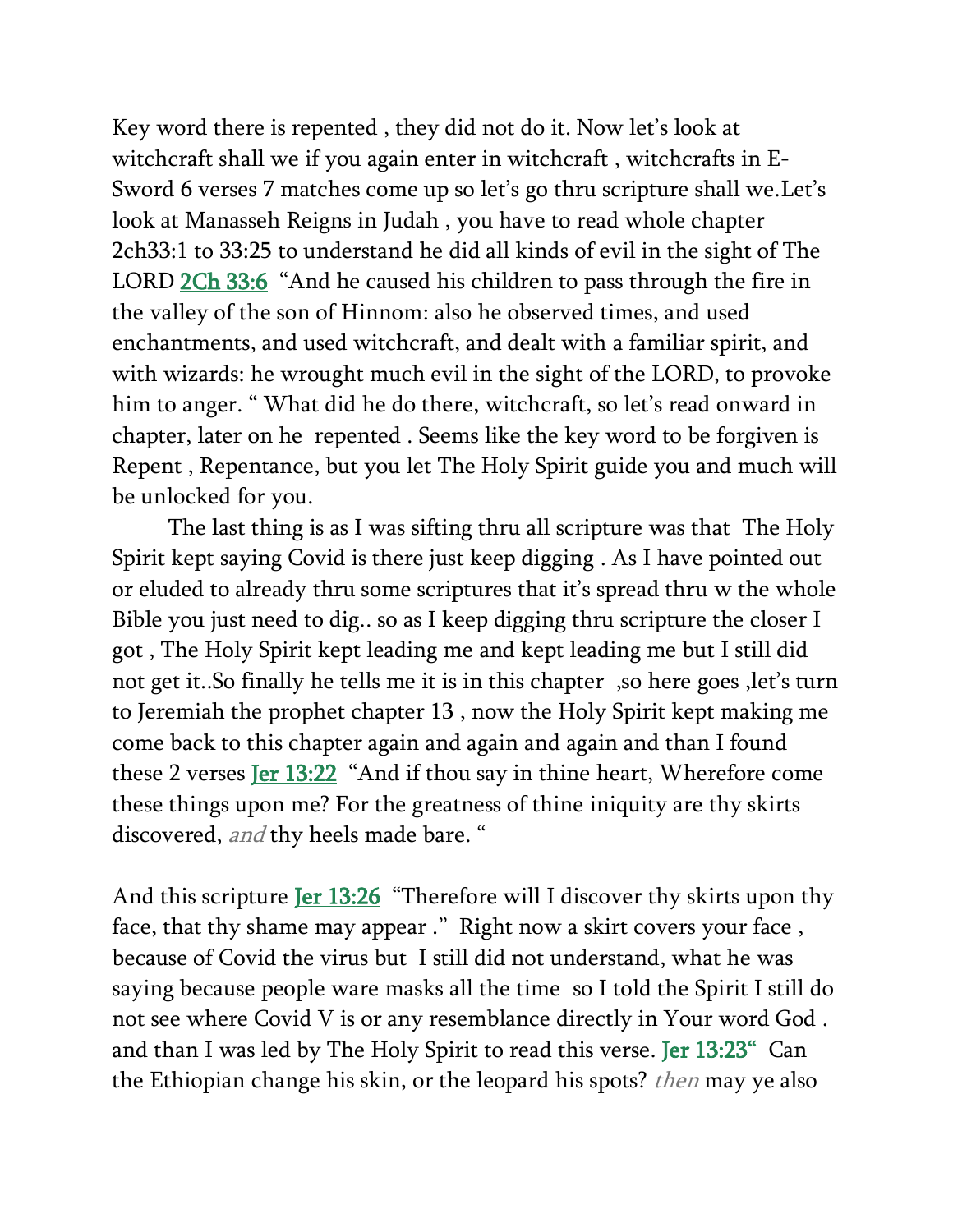do good, that are accustomed to do evil. "When I read it I still did not get it than He spoke to me." My son can any of these happen, can a man change his skin naturally ? can a leopard change their spots naturally." So I said to the Spirit No they are physical characteristics ,Genetic traits found in your DNA only God can do that . So I sat there and pondered, and said to myself , in this verse these are all physical traits only given by God, not spiritual or emotional .Only God can change them not man, man is born in the image of God . Animals were created by God not to be tampered with. man right now is changing his Skin , his spots , his own DNA. Is Covid there you look read and ask yourself . Thus so far is what The Holy Spirit has led me to do you read and keep digging in his word I'm sure The Holy Spirit will unlock it for you just ask him.

Now let's look at the reasons as to why taking the V sends you to Hell and there is one I have been led to that is in scripture and a big fault lies in The church in all of us so let's dive in. We all know that this V will alter who you are and the holy temple of god which your body is .The V is also made of aborted baby fetus's which on principal alone you should not take it.Why though is this really the first time where God has drawn a line so it seems . Well, this really if you think about it does not work like a normal V it is an MRNA which reads your DNA and than spits out the molecules that man wants. Than reproduces you at a molecular level . God created man in his image so by taking this man is altering what truly God made . Just based on those facts I would not take it , How about an Israel scientist who found the words YHWH which means God in Hebrew between The bridging of dna strains I'll link the video here [https://m.youtube.com/watch?v=oTrzyCG0\\_aI](https://m.youtube.com/watch?v=oTrzyCG0_aI)

Hmmm God's signature is in our DNA , what does scripture say , what did Paul say [2Co 3:2](verseid:47.3.2) "Ye are our epistle written in our hearts, known and read of all men:" and

**[2Co 3:3](verseid:47.3.3)** "Forasmuch as ye are manifestly declared to be the epistle of Christ ministered by us, written not with ink, but with the Spirit of the living God; not in tables of stone, but in fleshy tables of the heart."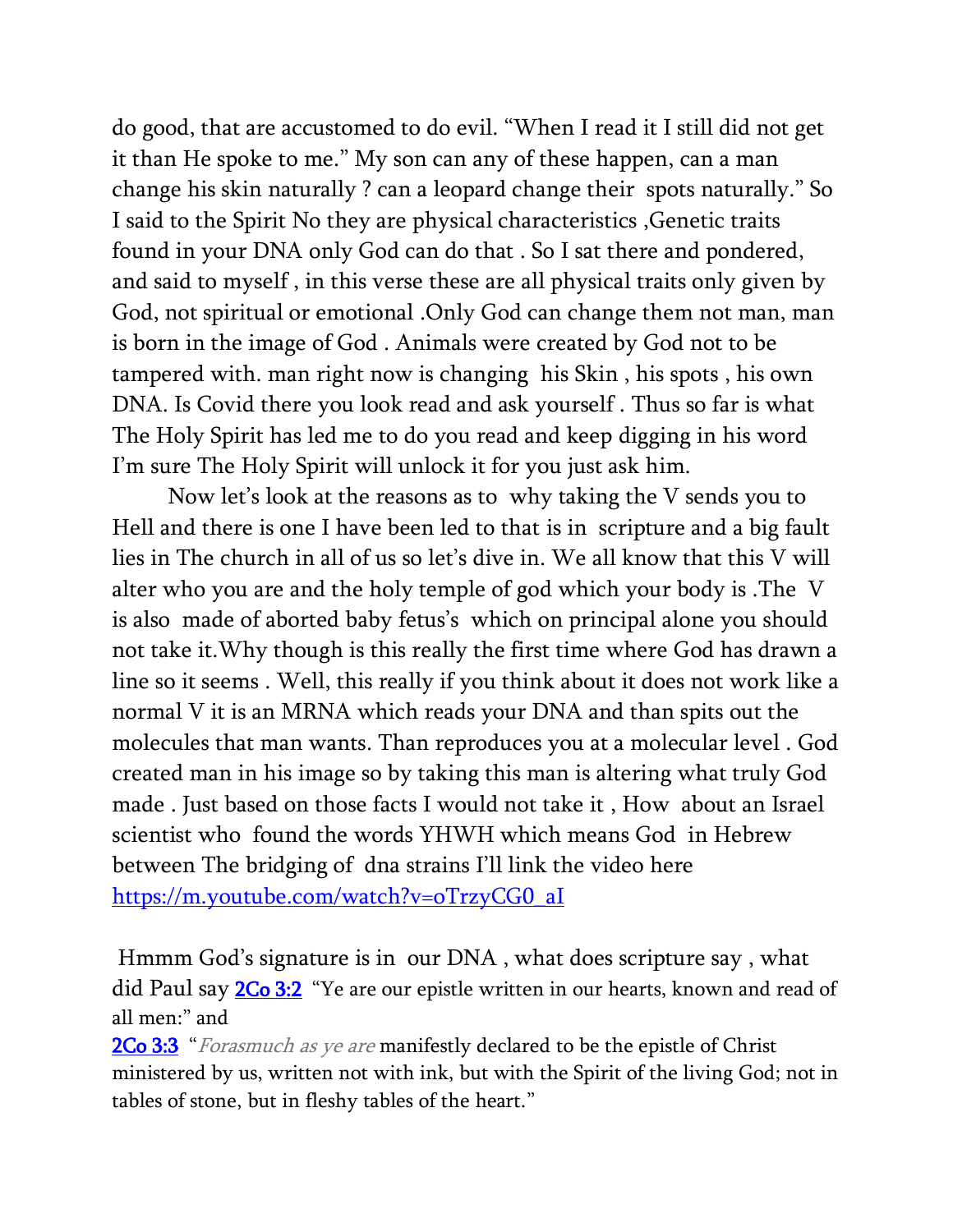Key word Fleshy, what does this V do , rewrite molecules on a molecular level of your flesh. You are wonderfully made  $_{\text{Psa 139:14}^{\text{\'e}}}$  $_{\text{Psa 139:14}^{\text{\'e}}}$  $_{\text{Psa 139:14}^{\text{\'e}}}$  I will praise thee; for I am fearfully *and* wonderfully made: marvellous *are* thy works; and *that* my soul knoweth right well" we are wonderful works of The Most High God. How about this psalm  $Psa 75:1$  $Psa 75:1$  $Psa 75:1$  "To the chief Musician, Altaschith, A Psalm *or* Song of Asaph.</u> Unto thee, O God, do we give thanks, *unto thee* do we give thanks: for *that* thy name is near thy wondrous works declare." His name is near his wonderful works. Key word is near, near could mean anything far or inside you , so you decide. I would say that Satan is using this V also to erase God's name on his creation, which is in the links that hold your DNA together.

With all this that I have written down there is yet another bigger reason as to why if you take this deadly V you would dam your soul, shall we dig into scripture let's go and see

The Holy Spirit kept leading me to Ezekiel Chapter 3, 5, 11,12 and 14 , some of the chapters I still need more input from The Holy Spirit , but today May 22 2021 The Spirit told me" My son my people have the right to know what you have been led to so far they need to know . " I actually read the whole book, because God had me do it to actually gain further understanding , so I did and listened to a few chapters instead of reading, and this is what I was led to understand and share. We as believers all take part in spreading the news of not taking the V , and how can I say that, well let's turn to New Testament Galatians chapter 3 [Gal 3:6](verseid:48.3.6) "Even as Abraham believed God, and it was accounted to him for righteousness." [Gal 3:7](verseid:48.3.7) "Know ye therefore that they which are of faith, the same are the children of Abraham "

We are all children of Abraham a seed from his lineage , if we believe, which makes us part of Israel in ways, spiritually maybe even physically. So let's go to Ezekiel chapter 3 this is where God sends Ezekiel to the house of Israel , here is scripture  $Eze 3:4$  "And he said unto me, Son of man, go, get thee unto the house of Israel, and speak with my words unto them."

[Eze 3:5](verseid:26.3.5) "For thou *art* not sent to a people of a strange speech and of an hard language, but to the house of Israel;"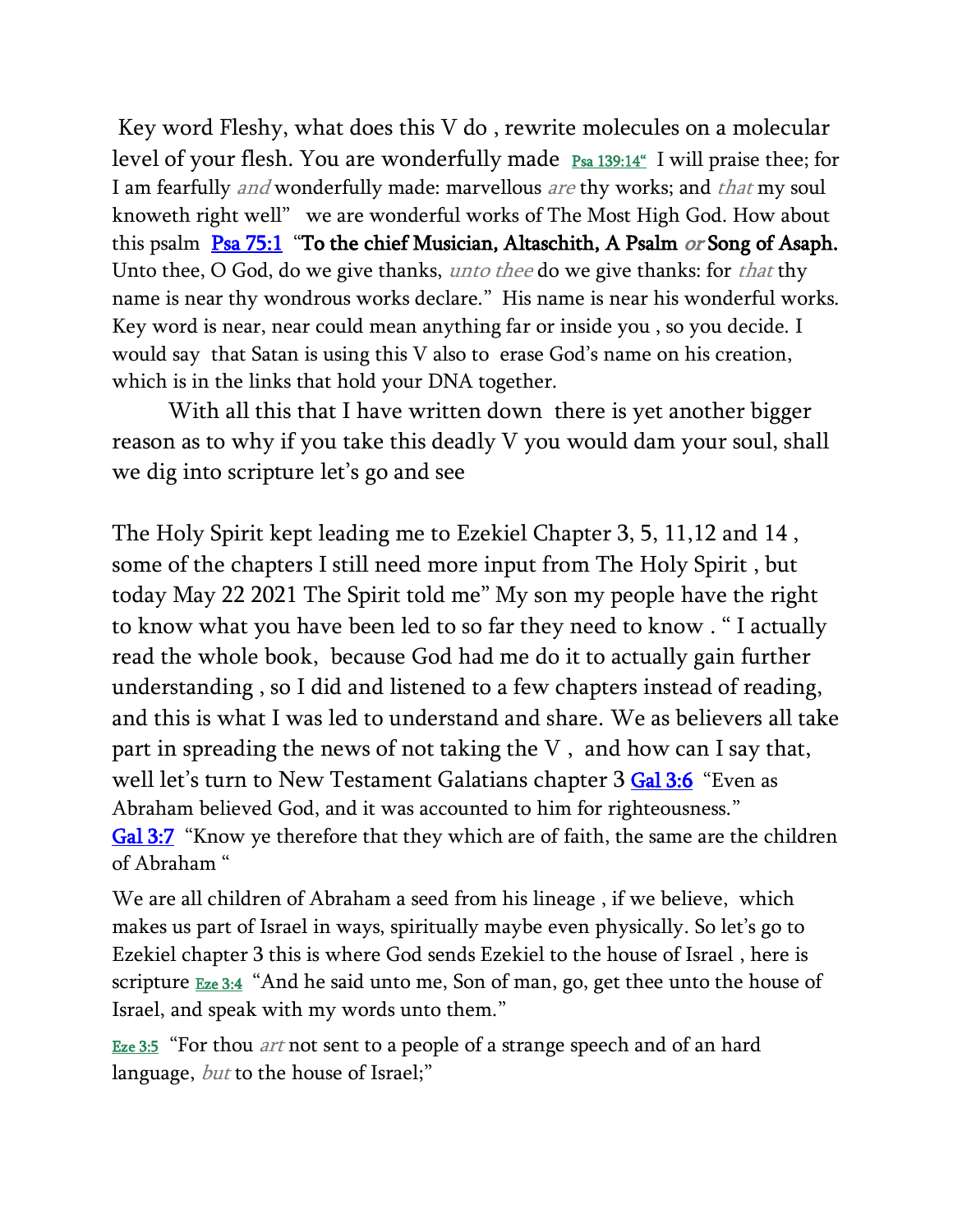**[Eze 3:6](verseid:26.3.6)** "Not to many people of a strange speech and of an hard language, whose words thou canst not understand. Surely, had I sent thee to them, they would have hearkened unto thee."

**[Eze 3:7](verseid:26.3.7)** But the house of Israel will not hearken unto thee; for they will not hearken unto me: for all the house of Israel are impudent and hardhearted."Than Ezekiel was appointed a watchmen  $E_{ze}$  3:17" Son of man, I have made thee a watchman unto the house of Israel: therefore hear the word at my mouth, and give them warning from me."

[Eze 3:18](verseid:26.3.18) "When I say unto the wicked, Thou shalt surely die; and thou givest him not warning, nor speakest to warn the wicked from his wicked way, to save his life; the same wicked man shall die in his iniquity; but his blood will I require at thine hand".

[Eze 3:19](verseid:26.3.19) "Yet if thou warn the wicked, and he turn not from his wickedness, nor from his wicked way, he shall die in his iniquity; but thou hast delivered thy soul."

[Eze 3:20](verseid:26.3.20) "Again, When a righteous *man* doth turn from his righteousness, and commit iniquity, and I lay a stumblingblock before him, he shall die: because thou hast not given him warning, he shall die in his sin, and his righteousness which he hath done shall not be remembered; but his blood will I require at thine hand."

<u>[Eze 3:21](verseid:26.3.21)</u> "Nevertheless if thou warn the righteous *man*, that the righteous sin not, and he doth not sin, he shall surely live, because he is warned; also thou hast delivered thy soul."

In those scriptures God talks about laying a stumbling block also, in these verses he goes on about the duties of The watchmen and warning people, the house of Israel, and what happens to The Watchmen and the person.

Our God , the creator does not change here is some scripture [Mal 3:6](verseid:39.3.6) "For I *am* the LORD, I change not; therefore ye sons of Jacob are not consumed." And let's turn to to this scripture  $\frac{Ecc}{1.9}$  "The thing that hath been, it is that which shall be; and that which is done is that which shall be done: and there is no new *thing* under the sun. "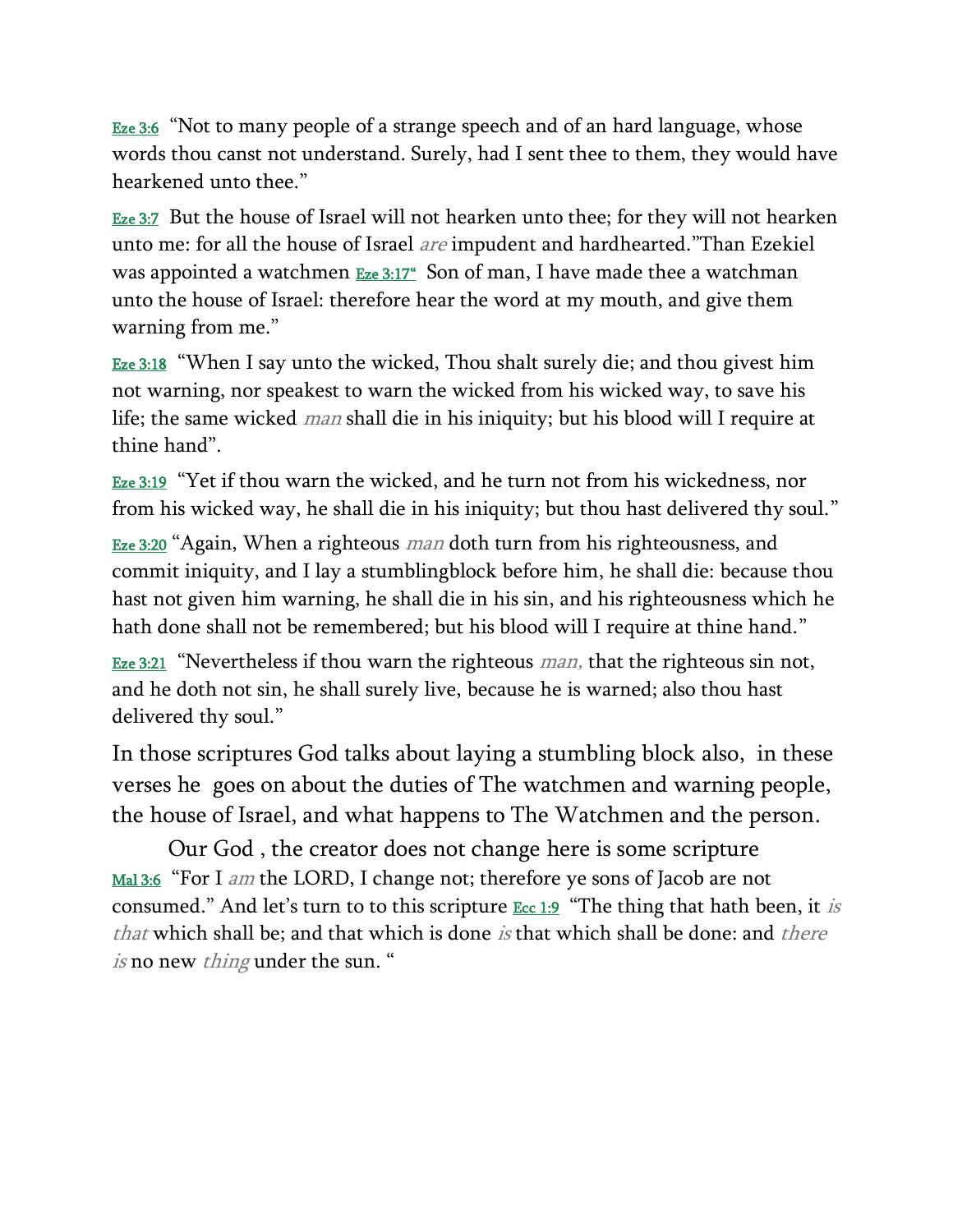Which means , what God did before he will do again and has. He has had watchmen prophets messengers of old and he has them today, so The true Watchmen of today have all said the same thing Do not take the V and the watchmen are speaking for God his voice speaking thru them , The True Watchmen, for people who do not hear his voice. So one thing that People are not doing is listening to the watchmen they are being disobedient being disobedient to God, in taking the V . thru what God's watchmen have said . Let us look more dig deeper shall we.let's look at chapter 14 Ezekiel . The key words that The Holy Spirit led me to was The Stumblingblock , which if you go into e-Sword appears 5 times in the whole Bible. 1 time in Isaiah

[Isa 57:14](verseid:23.57.14) "And shall say, Cast ye up, cast ye up, prepare the way, take up the stumblingblock out of the way of my people." Again when you use the word "The" it means ownership or title its set apart . Next is 4 times the phrase is found , all in Ezekiel . As I have previously stated above , God will put a stumblingblock before anyone. In this case he put The Stumblingblock in front of everyone.

Let's look at these scriptures from Ezekiel  $Eze 14:3^\circ$  $Eze 14:3^\circ$  Son of man, these men have set up their idols in their heart, and put the stumblingblock of their iniquity before their face: should I be enquired of at all by them?"

 $E$ <u>ze 14:4</u> "Therefore speak unto them, and say unto them, Thus saith the Lord GOD; Every man of the house of Israel that setteth up his idols in his heart, and putteth the stumblingblock of his iniquity before his face, and cometh to the prophet; I the LORD will answer him that cometh according to the multitude of his idols;"

**[Eze 14:5](verseid:26.14.5)** "That I may take the house of Israel in their own heart, because they are all estranged from me through their idols."

**[Eze 14:6](verseid:26.14.6)** "Therefore say unto the house of Israel, Thus saith the Lord GOD; Repent, and turn *yourselves* from your idols; and turn away your faces from all your abominations."

**[Eze 14:7](verseid:26.14.7)** "For every one of the house of Israel, or of the stranger that sojourneth in Israel, which separateth himself from me, and setteth up his idols in his heart, and putteth the stumblingblock of his iniquity before his face, and cometh to a prophet to enquire of him concerning me; I the LORD will answer him by myself:"

[Eze 14:8](verseid:26.14.8) "And I will set my face against that man, and will make him a sign and a proverb, and I will cut him off from the midst of my people; and ye shall know that I am the LORD."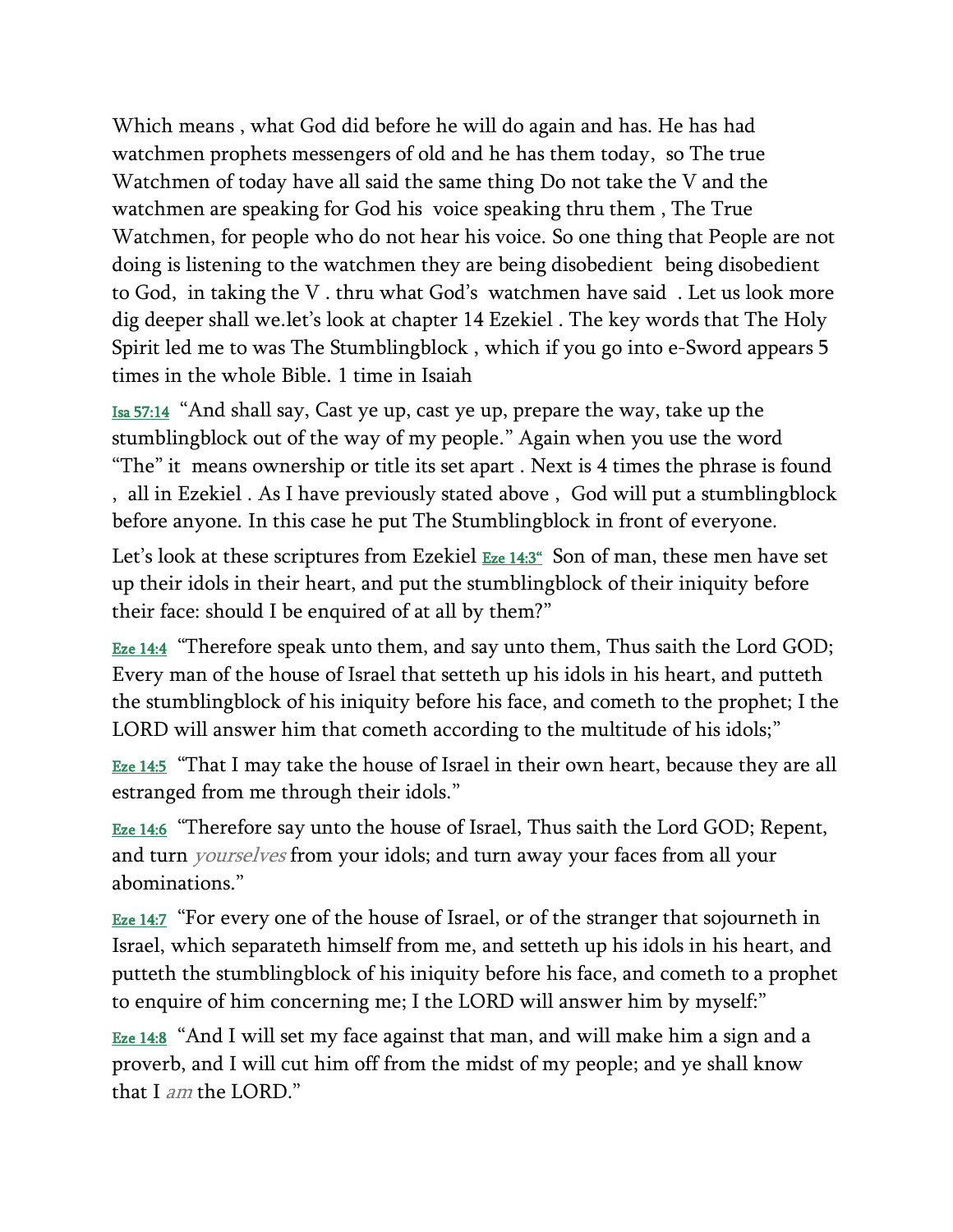Iniquity before his face , maybe the mask that you wear for so called protection against Covid has something to do with it. How about make him a sign and a proverb , well let's go to chapter 12 of the book of Ezekiel where God makes Ezekiel a sign to all of Israel  $E_{ze 12:6}$  "In their sight shalt thou bear *it* upon thy shoulders, *and* carry *it* forth in the twilight: thou shalt cover thy face, that thou see not the ground: for I have set thee *for* a sign unto the house of Israel". Hmm a sign and covering thy face so you can not see where you are going, sounds like he will make most people who trust in masks and take the V as a sign to others. How about proverb what is God talking about , well let's stay in the same chapter let's look at scripture **[Eze 12:21](verseid:26.12.21)** "And the word of the LORD came unto me, saying,"

[Eze 12:22](verseid:26.12.22) "Son of man, what *is* that proverb *that* ye have in the land of Israel, saying, The days are prolonged, and every vision faileth?"

[Eze 12:23](verseid:26.12.23) "Tell them therefore, Thus saith the Lord GOD; I will make this proverb to cease, and they shall no more use it as a proverb in Israel; but say unto them, The days are at hand, and the effect of every vision."

[Eze 12:24](verseid:26.12.24) "For there shall be no more any vain vision nor flattering divination within the house of Israel."

[Eze 12:25](verseid:26.12.25) "For I am the LORD: I will speak, and the word that I shall speak shall come to pass; it shall be no more prolonged: for in your days, O rebellious house, will I say the word, and will perform it, saith the Lord GOD."

Hmmm many People have had visions about Covid , some have had the same exact vision twice which means it's confirmed it will happen , many who trust in Covid disregard God's messengers, watchmen and prophets who have had those dreams.

So what is "the stumblingblock" That God is talking about in the 5 verses in the Bible . A stumblingblock is something put in your way to throw you off to set you off course. In our case it's The masks or skirts put on your face and the V . What Ezekiel and Isaiah is talking about is pride. The stumblingblock is pride itself . You are saying by trusting in a mask and a V that Man knows more than God. Also that you do not believe in God. What I am talking about here is True belief his true power that God Knows all, will protect and provide for you. Let's turn to Hebrews chapter 3 verse 7 thru 19 a rest for God's people ,

[Heb 3:7](verseid:58.3.7) Wherefore (as the Holy Ghost saith, To day if ye will hear his voice,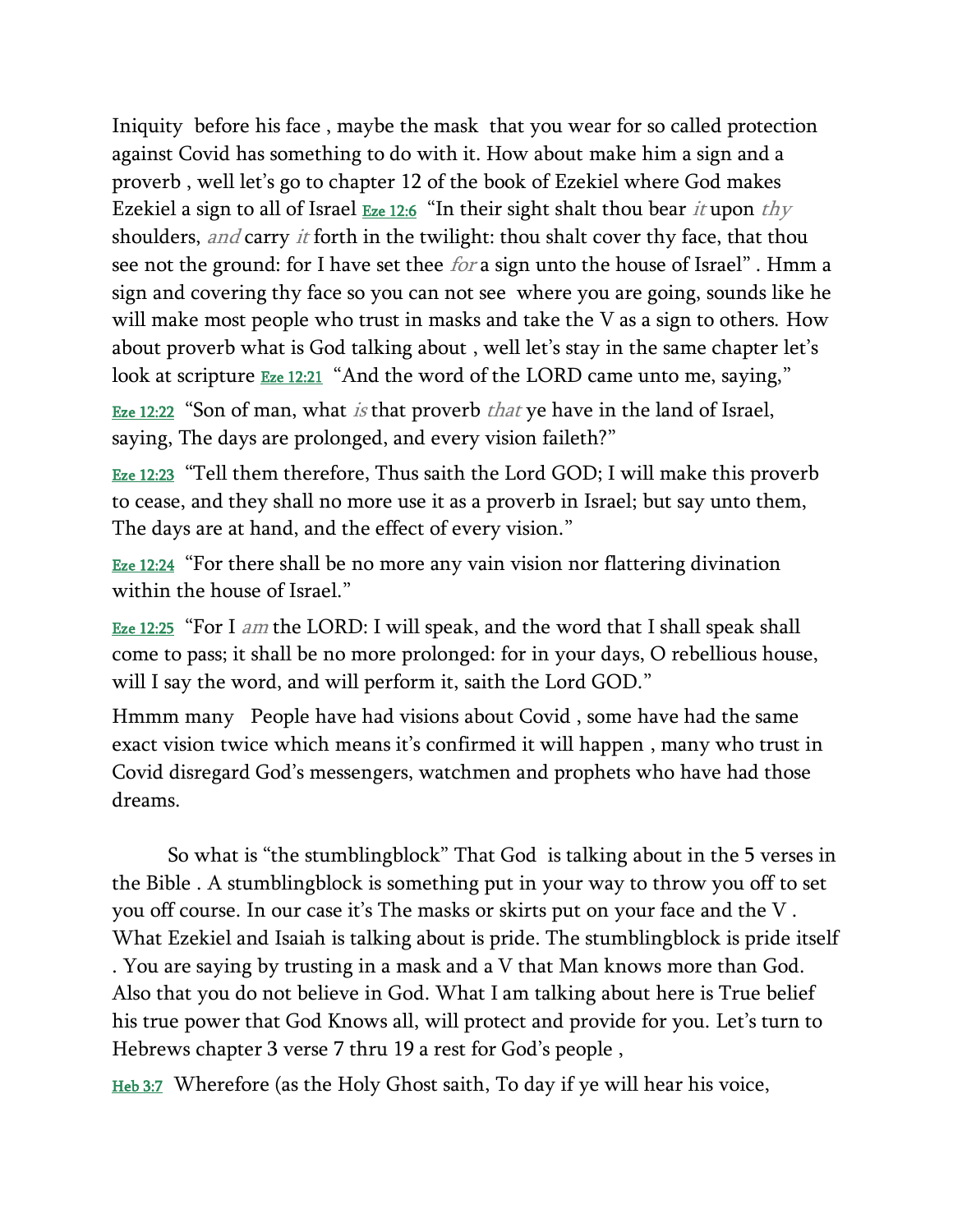[Heb 3:8](verseid:58.3.8) Harden not your hearts, as in the provocation, in the day of temptation in the wilderness:

<u>[Heb 3:9](verseid:58.3.9)</u> When your fathers tempted me, proved me, and saw my works forty years.

[Heb 3:10](verseid:58.3.10) Wherefore I was grieved with that generation, and said, They do alway err in *their* heart; and they have not known my ways.

<u>[Heb 3:11](verseid:58.3.11)</u> So I sware in my wrath, They shall not enter into my rest.)

[Heb 3:12](verseid:58.3.12) Take heed, brethren, lest there be in any of you an evil heart of unbelief, in departing from the living God.

Seems to me people have entered into the wilderness and without true belief they will never make it out.

So What does Paul go into in these verses, that God , did so many marvels and wonders thru his servant Moses , that people still did not believe. They did not want to listen to the Holy Spirit's voice ,That they have harden hearts of true belief. What disqualifies you from Heaven , unbelief. So let's go to The Book Of Acts Chapter 3 verse 7 till end of chapter. Act  $3:7$  And he took him by the right hand, and lifted  $him$  up: and immediately his feet and ankle bones received strength.

[Act 3:8](verseid:44.3.8) And he leaping up stood, and walked, and entered with them into the temple, walking, and leaping, and praising God.

[Act 3:9](verseid:44.3.9) And all the people saw him walking and praising God:

[Act 3:10](verseid:44.3.10) And they knew that it was he which sat for alms at the Beautiful gate of the temple: and they were filled with wonder and amazement at that which had happened unto him.

## Peter Speaks in Solomon's Portico

[Act 3:11](verseid:44.3.11) And as the lame man which was healed held Peter and John, all the people ran together unto them in the porch that is called Solomon's, greatly wondering.

 $Act 3:12$  $Act 3:12$  $Act 3:12$  And when Peter saw *it*, he answered unto the people, Ye men of Israel,</u> why marvel ye at this? or why look ye so earnestly on us, as though by our own power or holiness we had made this man to walk?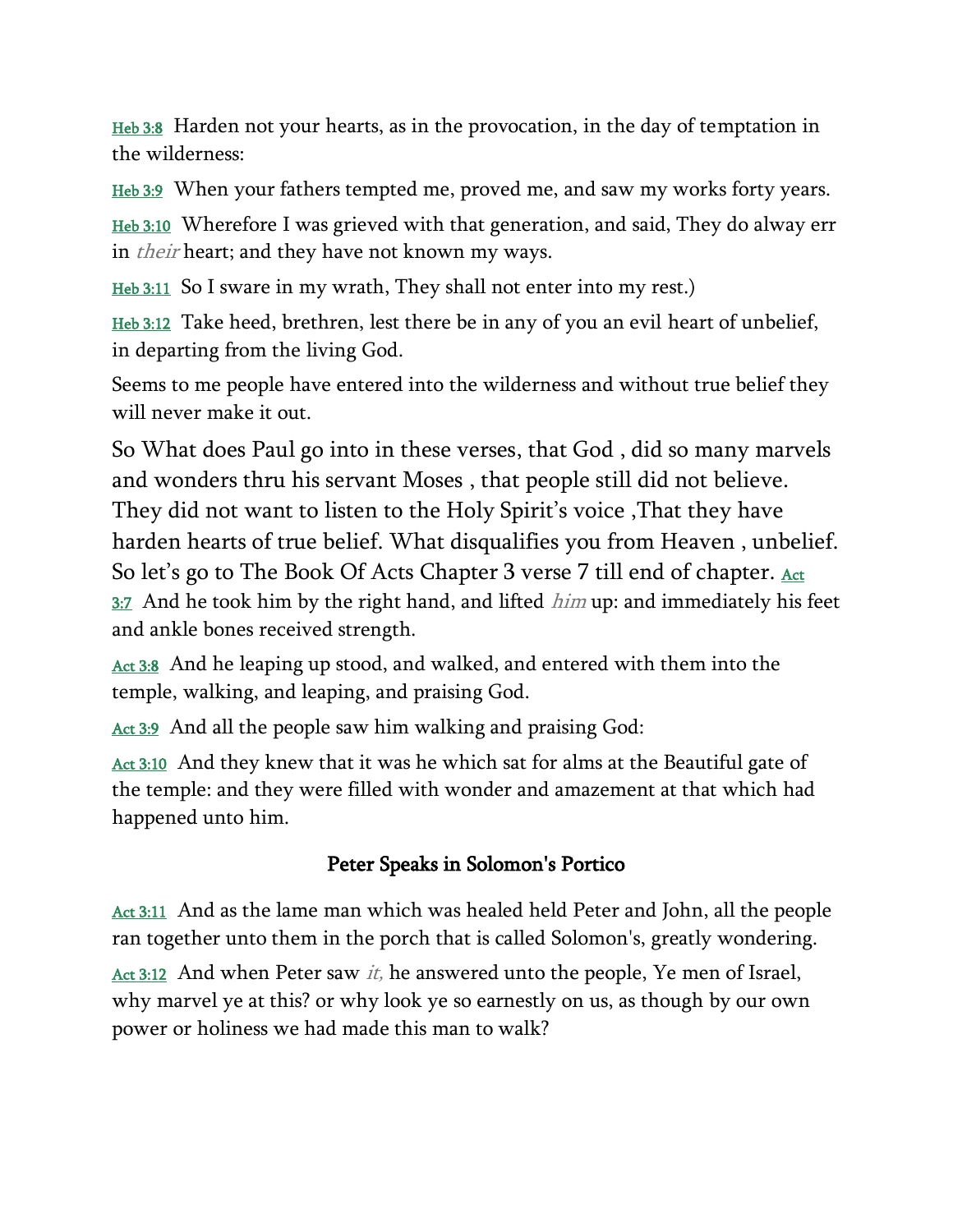[Act 3:13](verseid:44.3.13) The God of Abraham, and of Isaac, and of Jacob, the God of our fathers, hath glorified his Son Jesus; whom ye delivered up, and denied him in the presence of Pilate, when he was determined to let *him* go.

[Act 3:14](verseid:44.3.14) But ye denied the Holy One and the Just, and desired a murderer to be granted unto you;

[Act 3:15](verseid:44.3.15) And killed the Prince of life, whom God hath raised from the dead; whereof we are witnesses.

[Act 3:16](verseid:44.3.16) And his name through faith in his name hath made this man strong, whom ye see and know: yea, the faith which is by him hath given him this perfect soundness in the presence of you all.

[Act 3:17](verseid:44.3.17) And now, brethren, I wot that through ignorance ye did *it*, as *did* also your rulers.

[Act 3:18](verseid:44.3.18) But those things, which God before had shewed by the mouth of all his prophets, that Christ should suffer, he hath so fulfilled.

[Act 3:19](verseid:44.3.19) Repent ye therefore, and be converted, that your sins may be blotted out, when the times of refreshing shall come from the presence of the Lord;

[Act 3:20](verseid:44.3.20) And he shall send Jesus Christ, which before was preached unto you:

[Act 3:21](verseid:44.3.21) Whom the heaven must receive until the times of restitution of all things, which God hath spoken by the mouth of all his holy prophets since the world began.

[Act 3:22](verseid:44.3.22) For Moses truly said unto the fathers, A prophet shall the Lord your God raise up unto you of your brethren, like unto me; him shall ye hear in all things whatsoever he shall say unto you.

[Act 3:23](verseid:44.3.23) And it shall come to pass, *that* every soul, which will not hear that prophet, shall be destroyed from among the people.

[Act 3:24](verseid:44.3.24) Yea, and all the prophets from Samuel and those that follow after, as many as have spoken, have likewise foretold of these days.

[Act 3:25](verseid:44.3.25) Ye are the children of the prophets, and of the covenant which God made with our fathers, saying unto Abraham, And in thy seed shall all the kindreds of the earth be blessed.

[Act 3:26](verseid:44.3.26) Unto you first God, having raised up his Son Jesus, sent him to bless you, in turning away every one of you from his iniquities.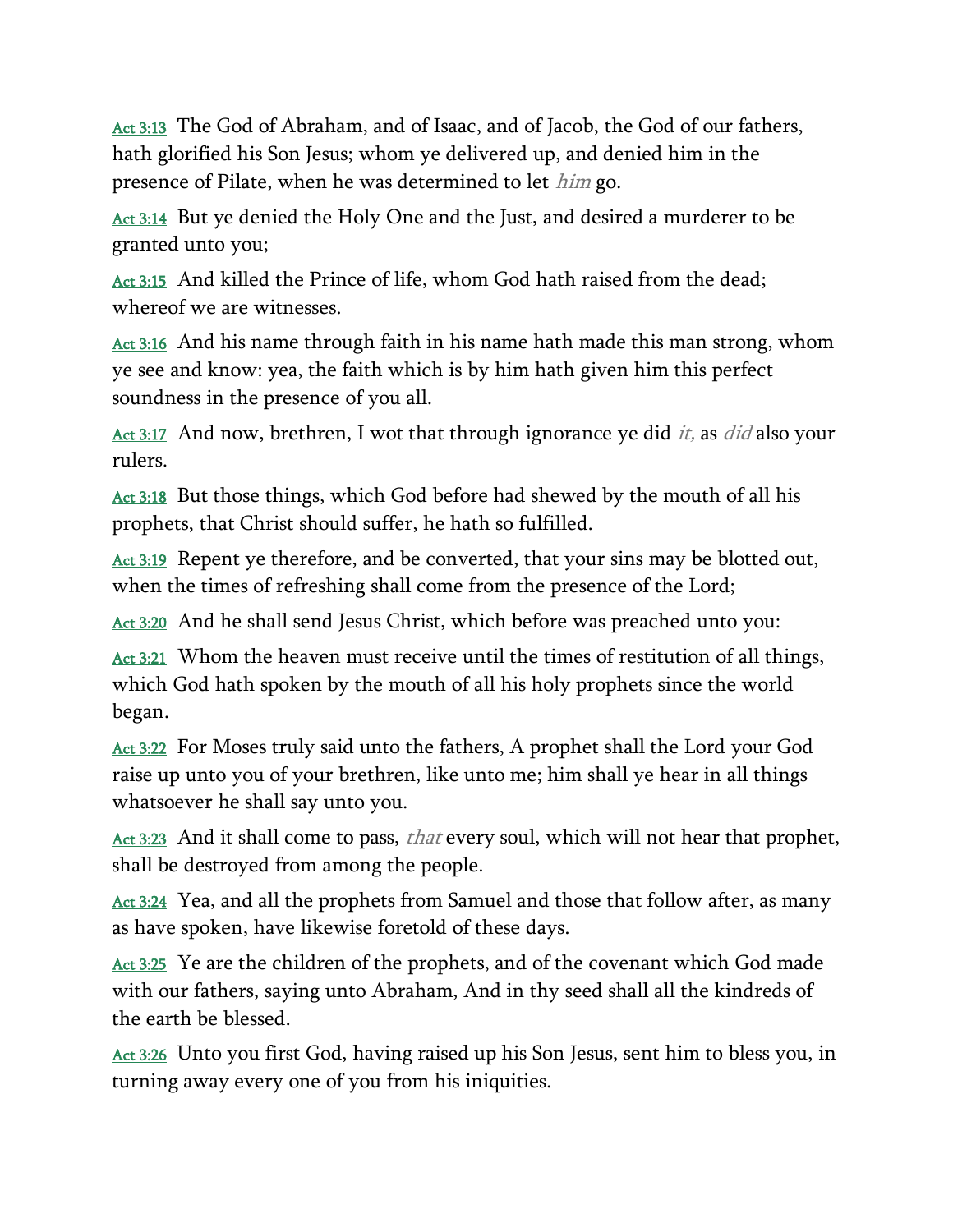In these chapters after you read them Peter basically tells the people you must Repent of Not believing in his word what the prophets have foretold and the same thing is happening now. God's voice is thru his Holy Spirit that people are not harken to, his prophets, messesengers and watchmen that people are just not believing in, unbelief disqualifies you from heaven what do you need to repent of , disobedience , pride and unbelief.

So let's look at the cure shall we, hey wait there is a cute for this , well yes and no, there is no physical cure that man knows of , once you take it your physically doomed unless God wants to show his Glory and heal you of the physical problems. anything is possible thru God. The cure is for your soul it's a spiritual cure, so again let's go into scripture, Let's go to Matthew 12:31 Mat [12:31](verseid:40.12.31) Wherefore I say unto you, All manner of sin and blasphemy shall be forgiven unto men: but the blasphemy *against* the *Holy* Ghost shall not be forgiven unto men.

Jesus says that All sins shall be forgiven but we have to confess them as it says in 1 John 1:9  $1\text{ln }1:9$  If we confess our sins, he is faithful and just to forgive us *our* sins, and to cleanse us from all unrighteousness.

So first we have to know what we have sinned of to confess it and the most important thing of all of it is we must Repent , turn away from it and never do it again, what did Jesus say

Well turn to Luke chapter 13

[Luk 13:1](verseid:42.13.1) There were present at that season some that told him of the Galilaeans, whose blood Pilate had mingled with their sacrifices.

[Luk 13:2](verseid:42.13.2) And Jesus answering said unto them, Suppose ye that these Galilaeans were sinners above all the Galilaeans, because they suffered such things?

[Luk 13:3](verseid:42.13.3) I tell you, Nay: but, except ye repent, ye shall all likewise perish.

[Luk 13:4](verseid:42.13.4) Or those eighteen, upon whom the tower in Siloam fell, and slew them, think ye that they were sinners above all men that dwelt in Jerusalem?

[Luk 13:5](verseid:42.13.5) I tell you, Nay: but, except ye repent, ye shall all likewise perish.

Jesus says you all will perish unless you Repent , how about if takin in ignorance so the word ignorance appears ignorance appears 17 times in e-Sword so here is a verse from The New Testament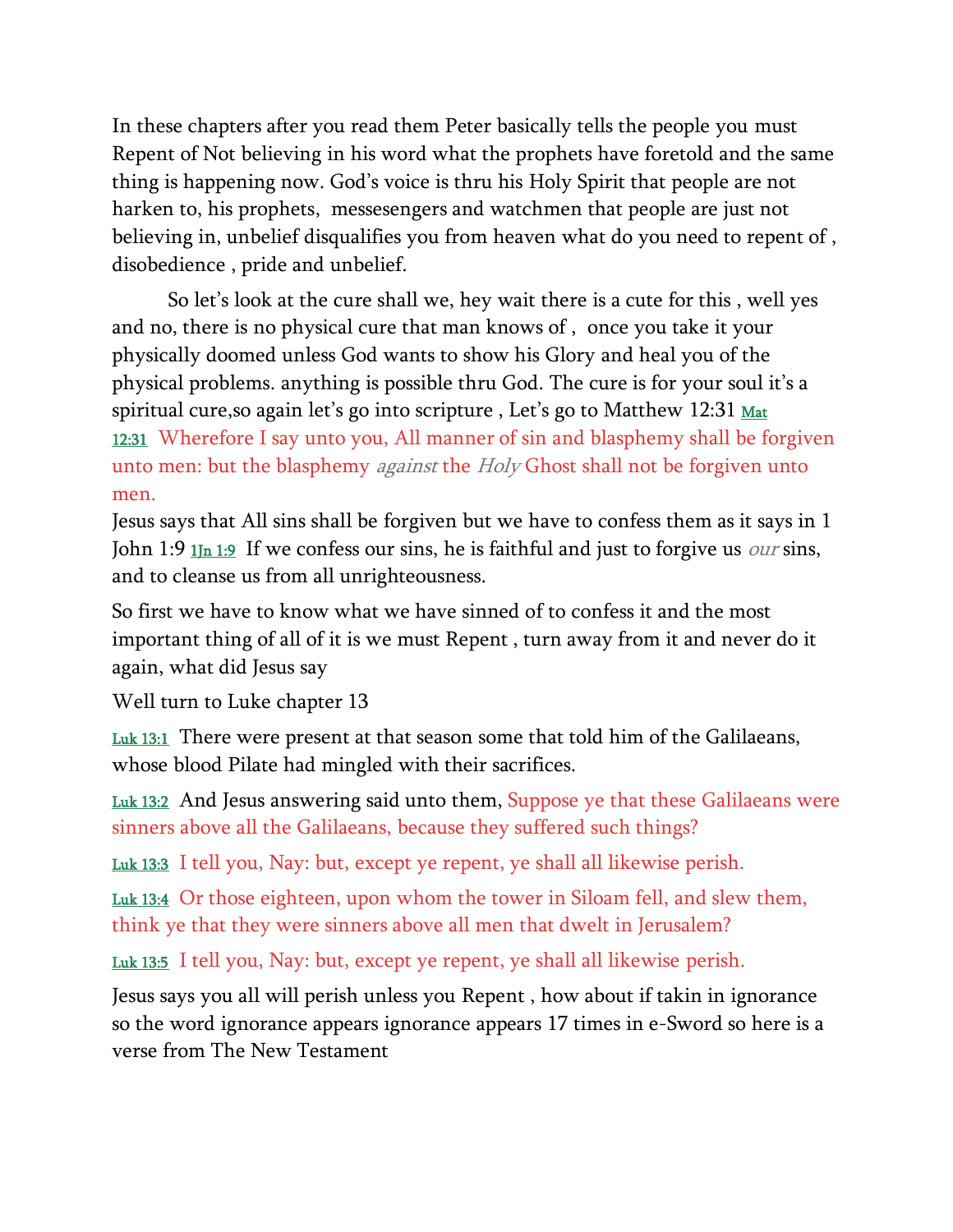[Act 17:30](verseid:44.17.30) And the times of this ignorance God winked at; but now commandeth all men every where to repent:

So even done in ignorance you must repent. Well you might ask , Repent of what? and that has been the biggest problem, most people do not understand are misinformed or Just do not want to repent. The people who do want to repent of taking the V or even getting tested , need to seek God like never before . Here is 2 verses from the book of Psalms you can say  $P_{sa}$  139:23 Search me, O God, and know my heart: try me, and know my thoughts:

**[Psa 139:24](verseid:19.139.24)** And see if *there be any* wicked way in me, and lead me in the way everlasting. Please ask The Holy Spirit to search your heart he will show you the way.

 I have wrote down a lot and have been led by The Holy Spirit to this information , you must ask God above all what you need to repent of taking the V but again what I have been led to write down down is you are being disobedience to God's Voice , you are prideful thinking man will protect you and unbelief in his watchmen prophets and messengers who are God's voice.

Well God in his wisdom has already known this for those that Are in ignorance.That is probably why I was told to pray for Mercy for these People who take the V.

You might agree you might not agree my advice is , take it to God . These are puzzle pieces to unlock something bigger I am just a servant willing to obey his voice and Let the Spirit lead me.God has already told me some will believe it , some people will call it Hearsay and others will not still understand. That in the end is your choice.

Now why this all came up was like I said in the beginning , God wanted me to pray for People at there Judgement , for Mercy, for them To create a prayer that starts with " Our Most Mericiful Father Who thou art in Heaven"